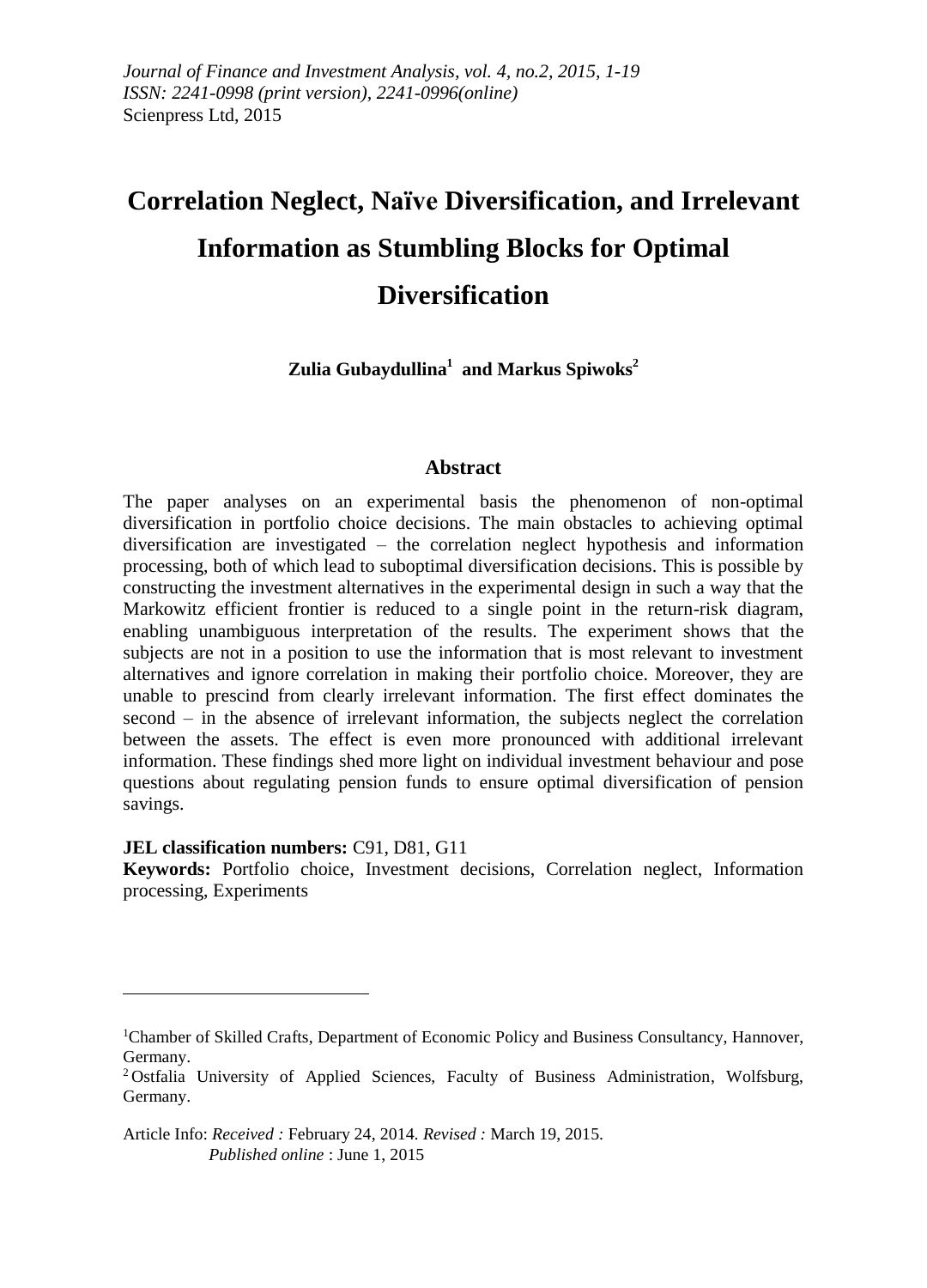#### **1 Introduction**

The question of optimal portfolio choices is vital  $-$  for investment bankers dealing with billions of dollars as well for individual investors securing their retirement income. In many instances the investment decisions of both experienced and novice investors are far from optimal and frequently made on the basis of simple rules and heuristics (see, for example, Benartzi and Thaler, 2007). This is especially true of inexperienced individual investors. One of the most critical stumbling blocks is lack of diversification, which leads to suboptimal portfolio choices, higher welfare costs and even to overall instability of financial markets (see Brennan and Torous, 1999, Bennett and Sias, 2011). A host of studies addresses the lack of diversification among individual investors, with special attention paid to the investment strategies of individuals in their pension savings plans. De Bondt (1998) characterizes the individual investor as a person who discovers naïve patterns in past price movements, trades not optimally and does not diversify sufficiently. Lack of diversification could mean, for example, investments in employer stocks (possibly correlated with labour income) or in national or regional companies. The finding of non-optimal diversification is confirmed in both field and experimental studies (Benartzi and Thaler, 2001, Fox et al., 2005a, Goetzmann and Kumar, 2001, Goetzmann and Kumar, 2007, Guiso and Jappelli, 2006, Eyster and Weizsäcker, 2011, Baltussen and Post, 2011, Morrin et al., 2012, Fernandes, 2013). On the other hand, consumer choice research and psychological studies show that individuals tend to seek variety, particularly under conditions of uncertainty (Fox et al., 2005a, Fox et al., 2005b), and allocate their resources according to a naïve diversification strategy (1/n heuristic). How can this contradiction – lack of diversification, on the one hand, and the search for variety, on the other – be explained? One possibility is that naïve diversification strategies are used only in cases of complete uncertainty. However, individuals tend to be uncertainty averse, preferring some information to no information at all. Due among other things to cognitive limits, information capacities and overconfidence, subjects experience difficulty with the evaluation and processing of information (in terms of its importance or relevance). This can lead to both under- and over-diversification, neither of which constitutes a favourable basis for optimal investment decisions.

How can suboptimal diversification be explained? Apart from institutional factors (see, for example, French and Poterba, 1991), market sentiments or overconfidence (see, for example, Frijns et al., 2008) behavioural factors in information processing can also lead to suboptimal diversification. These are the subject of this paper.

Since diversification gains are based solely on incomplete correlation between assets (see Markowitz, 1952), it is crucial that an investor be in a position to estimate and incorporate this information correctly into the decision-making process. A less risky and more profitable portfolio can be created with two separate, not fully correlated assets, where both investment alternatives are combined. The following graph in Figure 1 shows the Markowitz efficient frontier, indicating the best possible combination of two separate assets with different risk and return levels.

The two assets are  $x_1$  (low risk, low return) and  $x_2$  (high risk, high return). The  $x_2$  axis shows the share of this asset in the portfolio, ranging from zero (portfolio thus consisting of  $x_1$  asset only) to one (portfolio consisting of  $x_2$  asset only). The  $x_2$  asset not only promises a higher return (cf.  $x_2$ /return quadrant) but also represents a greater risk (cf. x2/risk quadrant).

If the assets are not fully correlated (Figure 1a) it is possible to find a combination that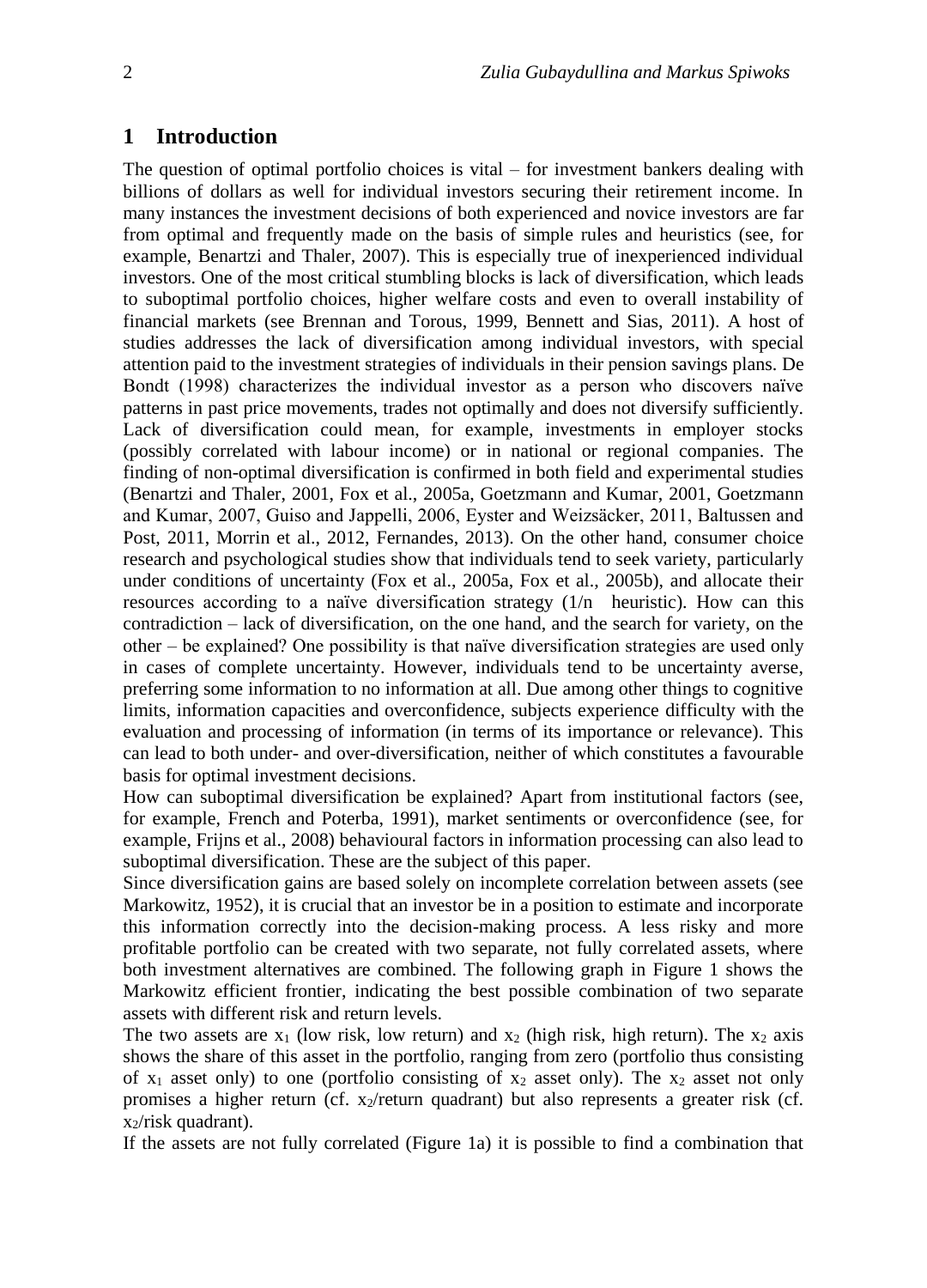reduces the risk of the portfolio without lessening its profitability. The curve in the  $x_2/risk$ quadrant indicates a risk reduction of the portfolio as the  $x_2$  asset share increases. Different portfolio structures lead to different risk/return pairs in the risk/return quadrant. The AB part of the curve depicts the efficient frontier, i.e., different portfolios with the highest return for the given risk level. The final investment decision lies at the efficient frontier and depends on the risk preference of the individual (shown as dashed indifferent curves). Hence if the correlation between the assets is taken into account, it is possible to reduce risk and increase the return – unlike a portfolio consisting of only one low-risk asset.



Figure 1: Risk-return diagrams for non-correlated and fully correlated assets

In the case of fully correlated alternatives (Figure 1b) the efficient frontier is a line AB. All portfolios on the line are "optimal" if they correspond to the individual's risk preference (shown as dashed indifferent curves). If the correlation is recognized and assessed correctly, risk cannot be minimized below that of the low-risk asset.

The question of whether individuals are able to recognize correlation in general has been widely addressed by psychologists (see Shanks, 2004, for a review) and economists (see for example Lipe, 1990, or Clemen and Reilly, 1999). In their view, subjects are not always in a position to compute and make a judgement about covariance. A survey on the influence of correlation on diversification decisions was conducted in a psychological study by Hedesstrom et al. (2006), who propose covariance neglect as a possible source of non-optimal diversification. According to this study, subjects not only tend to under-diversify their portfolios, but also to engage in too much diversification, using naïve diversification heuristics where it is less opportune, e.g., when assets are fully correlated. Several behavioural types are identified in the conclusion – rational investors who diversify in non-correlated rather than correlated treatments – and various types of irrational investment behaviour. However, their psychological experimental study employs hypothetical investment decision tasks ("imagine investing a sum of money for a period of ten years"), does not include economic incentives to choose a "better" portfolio and, without any risk elicitation procedure, assumes subjects to be risk averse. In addition,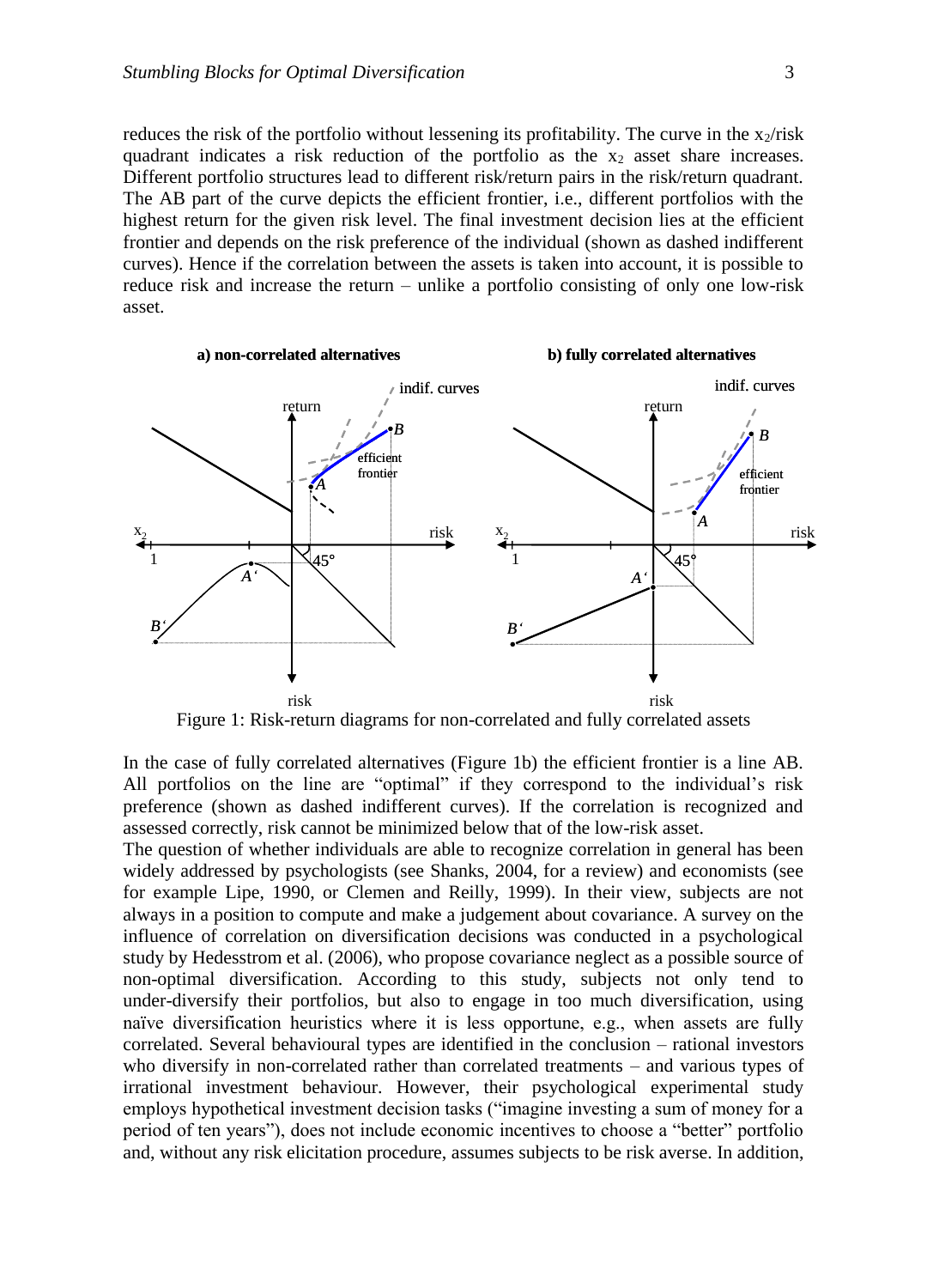tasks are not formulated clearly enough. Our experiment is designed to link improved portfolio performance with the payoff. Risk preferences are taken into account and investment tasks are simple, explicit and informative.

Economic experiments testing the ability of individuals to incorporate correlation in the decision-making include e.g. Kroll et al. (1988), Kroll and Levy (1992), Lipe (1998) and Neugebauer (2008) and find mixed evidence on correlation considerations. A joint feature of the studies in this field is that the efficient frontier is represented in form of a curve or a line. This means that the optimal decision is dependent on risk attitudes of the individuals and is not unambiguous (cf. Fig. 1). Our experimental design with a single efficient point allows for a clear interpretation of the results.

As correlation is the most relevant information for diversification decisions, it is also essential to address information that is utterly irrelevant to the choice of portfolio and study individual behavioural responses to it.

The use of (irrelevant) information by individual investors was addressed, for example, by De Bondt (1998), who suggests that individuals misinterpret additional information, ascertaining data patterns that do not exist in reality. Furthermore, the more information they acquire, the worse the portfolio choices they make (cf. Guiso and Jappelli, 2006). This study offers interesting findings based on field data. Inherent in this data is its generation in an uncontrolled environment and consequently its shortcomings. The issue of unobserved factors (such as ability) that affect both portfolio performance and the acquisition of information is addressed with an instrumental variable option but not solved satisfactorily. The second criticism of this study is the comparison of different portfolios on the basis of the Sharpe ratio. This performance indicator (return-to-risk ratio) cannot make an unambiguous distinction between an optimal and a non-optimal portfolio.

A portfolio with a lower Sharpe ratio can be still rational if the risk preference of the investor is taken into account (cf. the efficient frontier lines in Figure 1a and 1b).

The principal focus of our experimental study lies on these two factors of information evaluation (relevant and irrelevant), possibly explaining the phenomenon of suboptimal diversification. The above-mentioned studies motivate two hypotheses for our experimental study:

- 1. Subjects recognize the correlation between assets and invest according to their risk preferences.
- 2. Subjects are not affected in their decision-making by explicitly irrelevant information.

The rest of the paper is organized as follows: in Section 2 we suggest an experimental setting to investigate individual behaviour. Experimental results are presented and discussed in Section 3. Section 4 concludes.

#### **2 Experimental Design**

The experiment is designed as a simple portfolio choice task: subjects may invest in two different assets (equities). Equity dividends for the next year  $(t_{+1})$  are the sole incentive. Thus equity price development is of no consequence for determination of the payoff, as long as the subjects do not hold the equities and obtain merely a one-time dividend payment, making long-term considerations irrelevant.

The experiment design must address three key questions:

a) How should the correlation between assets be modelled?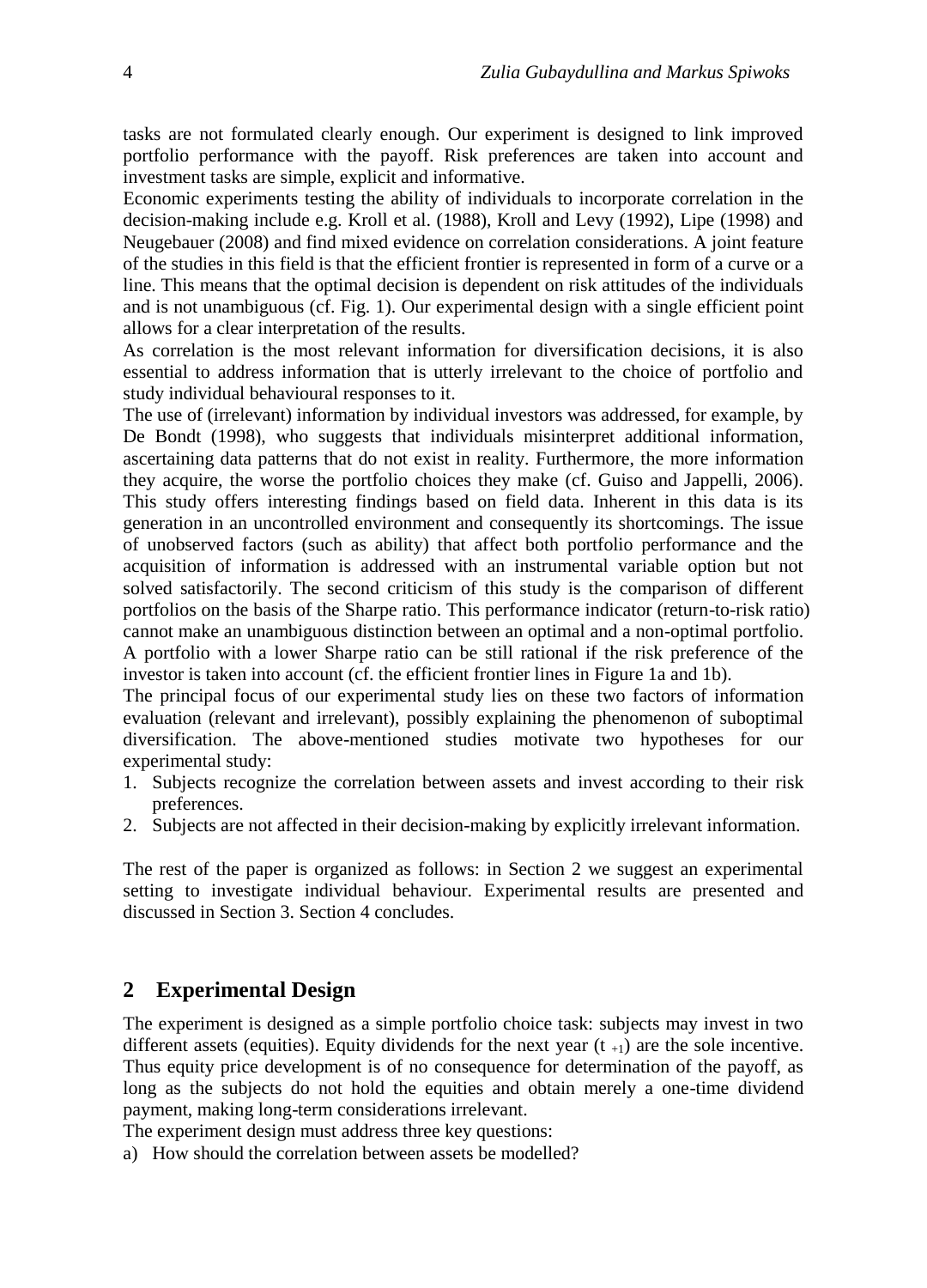- b) How should portfolio performance be compared, taking individual risk preference into account?
- c) What additional irrelevant information should be introduced?

The following sections discuss these features of the experimental design (correlation, comparability and additional information), and describe the general experimental procedure.

#### *Correlation*

The *fully correlated* investment alternatives are represented as two dependent equities (A and B) of the same industry. Each equity has two possible dividend payments, i.e., high and low, both with a 50% probability. As dependent equities, their dividends are either both high or both low. The dividend payment of the first equity  $(A)$  is 4 euros in the high season and 0 euros in the low season. The dividend payment of the second equity (B) is 3 euros in the high season and 1 euro in the low season. There is a 50% high or low season probability. The A equity is therefore a higher-risk asset, while the B equity is low risk, with risk measured in terms of variance.

Subjects choose four equities from the two available types. They thus have five options to build the portfolio, ranging from all four equities of the same equity or any mix of the two investment alternatives (AAAA, AAAB, AABB, ABBB, BBBB). The investment alternatives are constructed in such a way that any one combination of the two stocks yields the same expected return, i.e., 8 euros. As the variance in the dividend payments of equity A is higher, the portfolio variance increases with its number in the portfolio (see Table 1). The lowest risk (measured in terms of variance) is achieved only when the lower risk equity B is chosen (the optimal portfolio is shaded in the table).

| TAGIA TI TAINAND DATIAINING MIMAL NIA TMILAAININGIN AAHMIANDII |             |             |        |      |  |  |  |
|----------------------------------------------------------------|-------------|-------------|--------|------|--|--|--|
| Portfolio structure (optimal is shaded)                        | <b>BBBB</b> | <b>ABBB</b> | AABB 1 | AAAB |  |  |  |
| Expected dividend payment                                      |             |             |        |      |  |  |  |
| Variance                                                       |             |             |        |      |  |  |  |

Table 1: Portfolio performance under the full correlation condition

| I avic 2. I chrono performance under the no correlation condition |  |  |                                    |  |  |  |
|-------------------------------------------------------------------|--|--|------------------------------------|--|--|--|
| Portfolio structure (optimal is shaded)                           |  |  | $XXXX$   XXXQ   XXQQ   XQQQ   QQQQ |  |  |  |
| Expected dividend payment                                         |  |  |                                    |  |  |  |
| Variance                                                          |  |  |                                    |  |  |  |

Table 2: Portfolio performance under the no correlation condition

The *non-correlated* investment alternatives are represented as two independent equities (X and Q) of different industries. Each equity has two dividend payments, high or low, each with 50% probability. Since the equities are independent and dividend payments not synchronized, each equity can lead to a dividend payment of either 0 or 2 euros. Thus the two equities have the same return and risk (measured in terms of variance). Again, the subjects have the possibility to obtain four equities and decide how many of each kind they take. Any combination of the two stocks yields the same expected return, i.e., 4 euros. As the equities are not fully correlated, it is possible to reduce the portfolio risk by combining the two equities. The lowest risk is achieved when resources are distributed evenly between the two equities (see Table 2, optimal portfolio is shaded).

Information on possible outcomes and their probabilities, as well as on the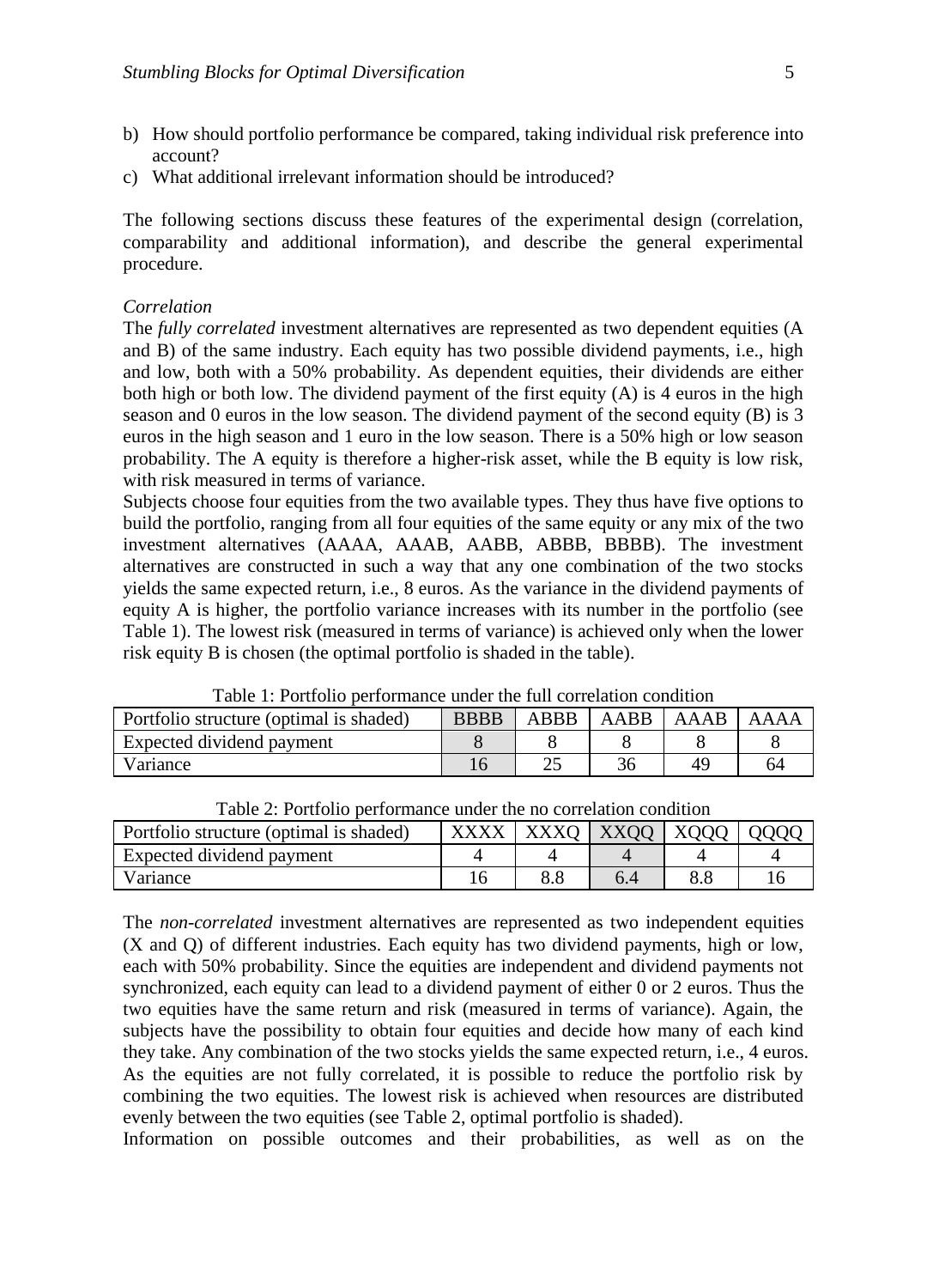dependence/independence of investment alternatives is given to the subjects to enable them to calculate the portfolio performance indicators.

#### *Comparability*

A distinct feature of our experimental design is the construction of the investment alternatives, which reduces the Markowitz efficient frontier to a single point in the risk/return diagram, cf. Figure 2.



Figure 2: Risk-return diagrams for investment alternatives in the experiment with the same expected return.

The expected return (dividend payment) is the same regardless of the investment decision (return/X quadrant in the Figure 2a and return/A quadrant in the Figure 2b). The portfolio variance is the only performance indicator that varies depending on the portfolio structure. The return remains constant. Given the same return, the only optimal portfolio is the point Z in the risk/return quadrants. The given combination of investment alternatives has a (second-order) stochastic dominance over other alternatives. In the case of non-correlated investment alternatives, it is the even split between the equities  $X$  and  $Q$  (Figure 2a); in the case of fully correlated investment alternatives, it is investment in the less risky equity, B (Figure 2b). This decision is rational for all levels of risk aversion; any other choices would be either risk-seeking or irrational. Such a construction allows for an unambiguous interpretation of experiment results.

#### *Irrelevant Information*

Along with correlation, additional information is the second treatment variable and is represented in the form of the dividend payment history of the last ten years. As the dividend payment is a strictly random process (with 50% probability for high or low dividends) the dividend history does not contain any additional relevant information.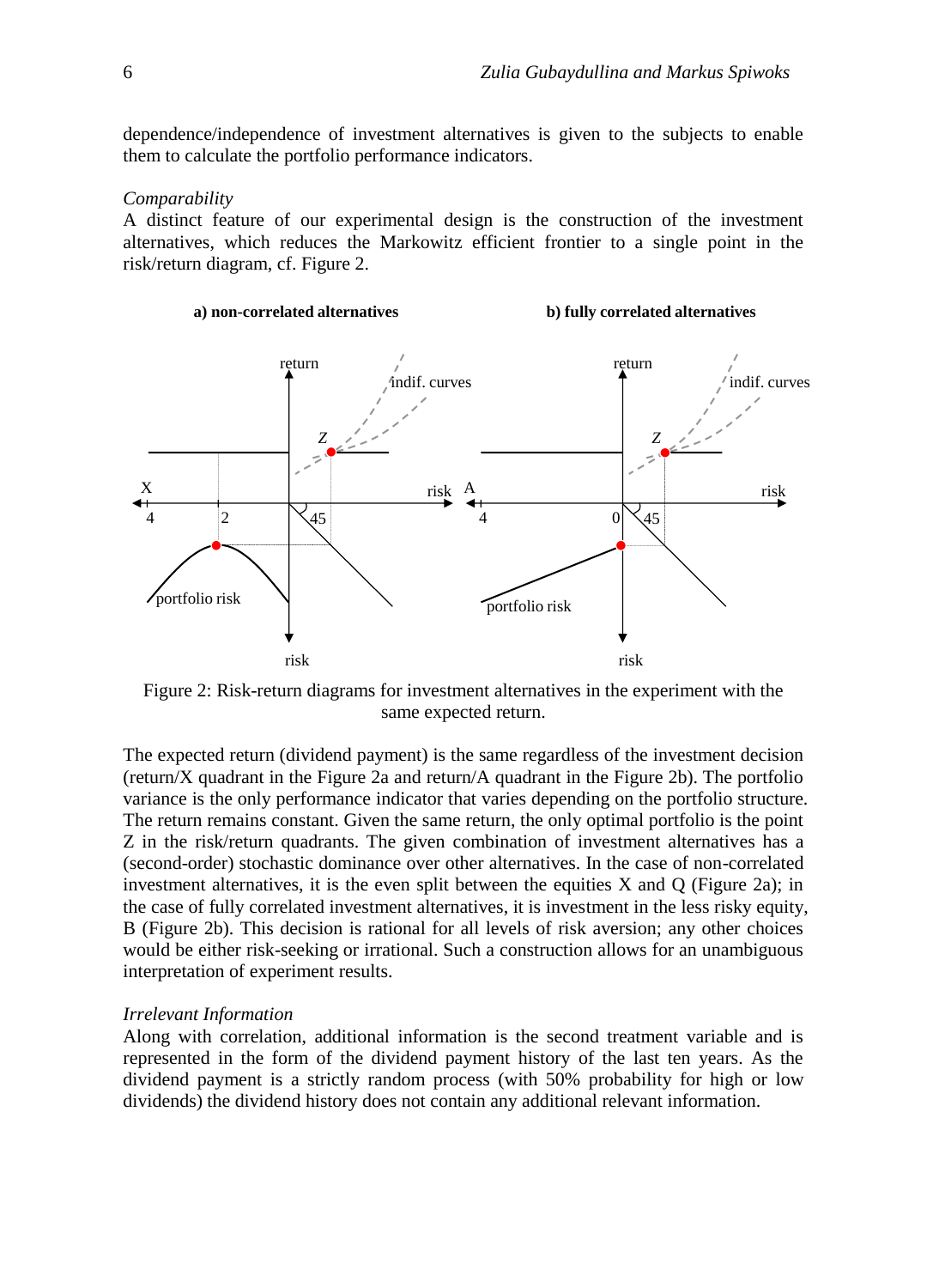|            |          | Table 5: Dividend payment motory in the full contention treatment |         |          |         |                    |                 |          |         |         |  |
|------------|----------|-------------------------------------------------------------------|---------|----------|---------|--------------------|-----------------|----------|---------|---------|--|
| Year       | $L_{-9}$ | $l - 8$                                                           | $L - 7$ | $L_{-6}$ | $L - 5$ | $L_{-4}$           | $L_{-3}$        | $t_{-2}$ | ւ - լ   | ι0      |  |
| Share<br>A | 4€       | 0€                                                                | 4€      | $0 \in$  | $0 \in$ | $0 \in \mathbb{R}$ | $4 \in \square$ | 4€       | $0 \in$ | $4 \in$ |  |
| Share      | $3 \in$  | $\epsilon$                                                        | $3 \in$ | $1 \in$  | 1€      | $1 \in$            | $3 \in$         | $3 \in$  | $1 \in$ | $3 \in$ |  |

Table 3: Dividend payment history in the full correlation treatment

Table 4: Dividend payment history in the non-correlation treatment

| Year  | $t_{-9}$ | $t_{-8}$     | $t - 7$      | $\tau$ -6          | $t_{-5}$ | $t_{-4}$                                                                                | $t_{-3}$                                   | $t_{-2}$ | $t_{-1}$           | $t_{0}$ |  |
|-------|----------|--------------|--------------|--------------------|----------|-----------------------------------------------------------------------------------------|--------------------------------------------|----------|--------------------|---------|--|
| Share | $0 \in$  | $0 \in$      |              |                    |          | $2 \epsilon$   $0 \epsilon$   $0 \epsilon$   $0 \epsilon$   $2 \epsilon$   $2 \epsilon$ |                                            |          | $2 \epsilon$       | $2 \in$ |  |
| Share | $0 \in$  | $2 \epsilon$ | $2 \epsilon$ | $2 \in \mathbb{R}$ | $0 \in$  |                                                                                         | $2 \epsilon$   $0 \epsilon$   $0 \epsilon$ |          | $2 \in \mathbb{R}$ | $0 \in$ |  |

The histories presented are sections of random sequences with a target mean of 2 euros (for fully correlated equities) or 1 euro (for non-correlated equities). Sequences of past dividend payments for fully correlated equities are presented in Table 3, and the dividend history of uncorrelated equities in Table 4. The question marks indicate that the dividend payment for the next year  $(t_{+1})$  has not yet been defined and represents the monetary incentive in the experiment.

In each of two treatments, the subjects are either informed or not informed about past dividend payments. They are also informed in both treatments about the random nature of the dividend payment process, its probabilities and the (in)dependency between the equity dividend payments. Since the sequence of past dividend payments contains no relevant additional information and subjects are informed, the sequence presentation should not affect subjects' choices.

#### *Experimental Procedure*

In order to test the hypotheses formulated, the experiment has two treatment variables: "correlation" and "irrelevant information", where "correlation" is the dependency between the two investment alternatives and "irrelevant information" the history of past dividend payments. There are four treatments in this 2x2 factorial design, as indicated in Table 5.

|                                | full correlation | no correlation |  |  |  |  |
|--------------------------------|------------------|----------------|--|--|--|--|
| With irrelevant information    |                  |                |  |  |  |  |
| Without irrelevant information |                  |                |  |  |  |  |

Table 5: Treatment order

In order to account for possible order or learning effects, the four treatments are conducted in the reverse order in two groups – one group with a 1-2-3-4 order and the other with a 4-3-2-1 order.

The unambiguous interpretation of the results is only possible for risk averse subjects, so that a risk elicitation procedure is required. Risk elicitation is conducted according to the study by Holt and Laury (2002) following experimental treatments.

Dividends for the next year  $(t_{+1})$  are determined following treatments and risk elicitation.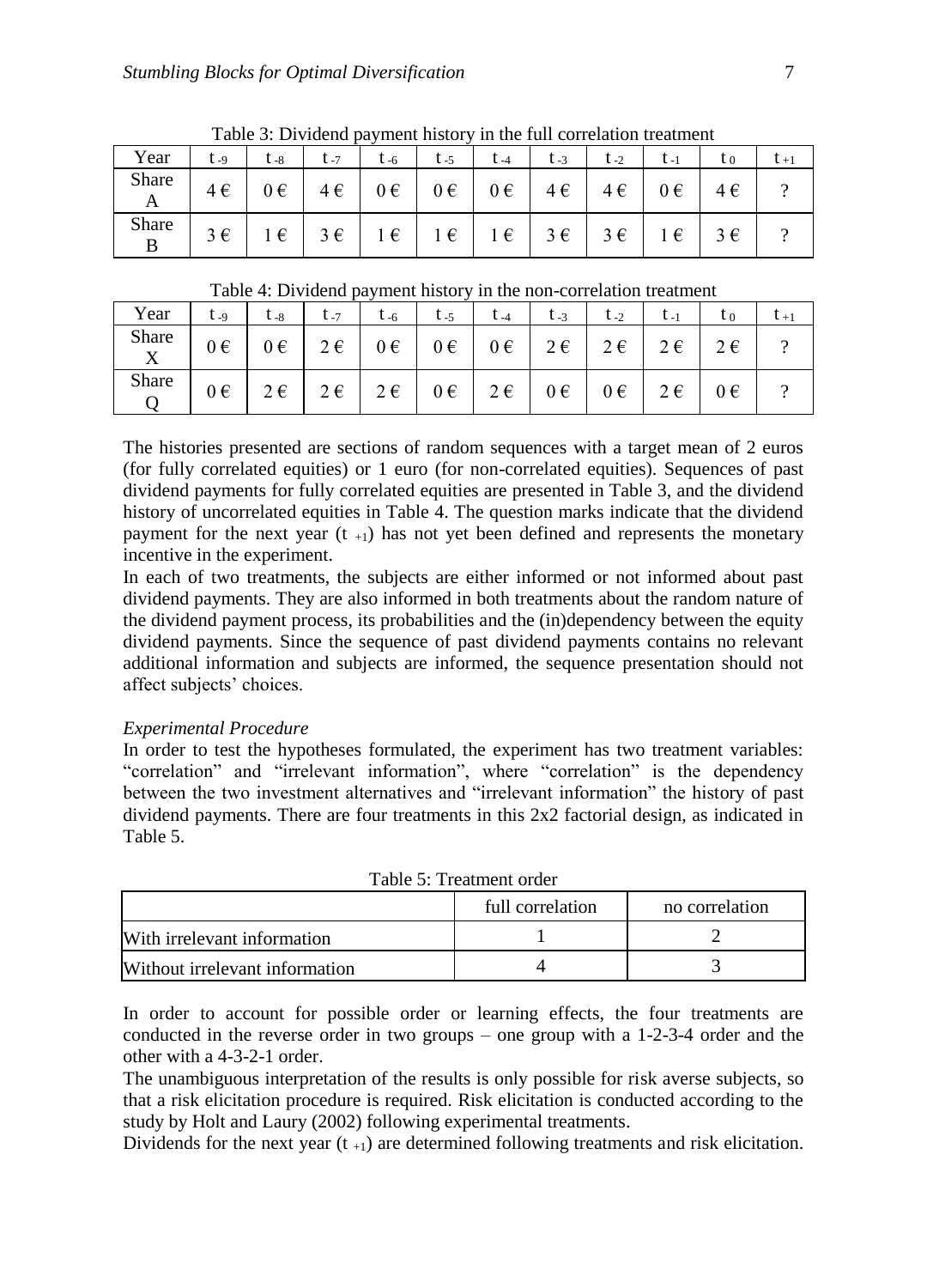As they are random, a coin is tossed in front of the subjects in order to determine the dividends. A short questionnaire is completed after the experiment, after which payoffs are calculated and paid.

In summary, the experiment consists of the following steps: introduction; four treatments in sequence; risk elicitation; lottery for risk elicitation; dividend determination; a questionnaire on demographic and personal characteristics; payment. Full instructions for the experiments are presented in the appendix.

# **3 Experimental Results**

After some general remarks, the sections present descriptive statistics for frequency of choice and mean portfolio variance, the results of group comparisons and the hypotheses test.

## *General Remarks*

The experiment was conducted at the University with 47 participants randomly assigned to each of the two groups, 23 in the first and 24 in the second. Thirty-two participants are economics students, 15 are students of the social sciences. All of them have some economic background or are expected to be familiar with the theory of optimal diversification.

A risk elicitation procedure was conducted after the experiment and 40 of the 47 participants (20 in each group) were identified as risk-averse individuals who chose more than four As in the Holt/Laury (2002) lottery choice. According to the structure of the portfolios, only the risk-averse choose the least risk alternative and will therefore be analysed in this section.

The mean payoff in the experiment was 24.60  $\epsilon$  for approximately 90 minutes of participation.

#### *Frequency of Choice and Mean Portfolio Variance*

The frequency of portfolio choice decisions made by the risk-averse is illustrated in Table 6. The upper part of the Table shows the results of the full correlation treatment, the lower part indicates the outcome of the no correlation treatment. The optimal choice portfolios are shaded: the BBBB structure would be optimal in the case of fully correlated alternatives and the XXQQ structure in the case of non-correlated alternatives.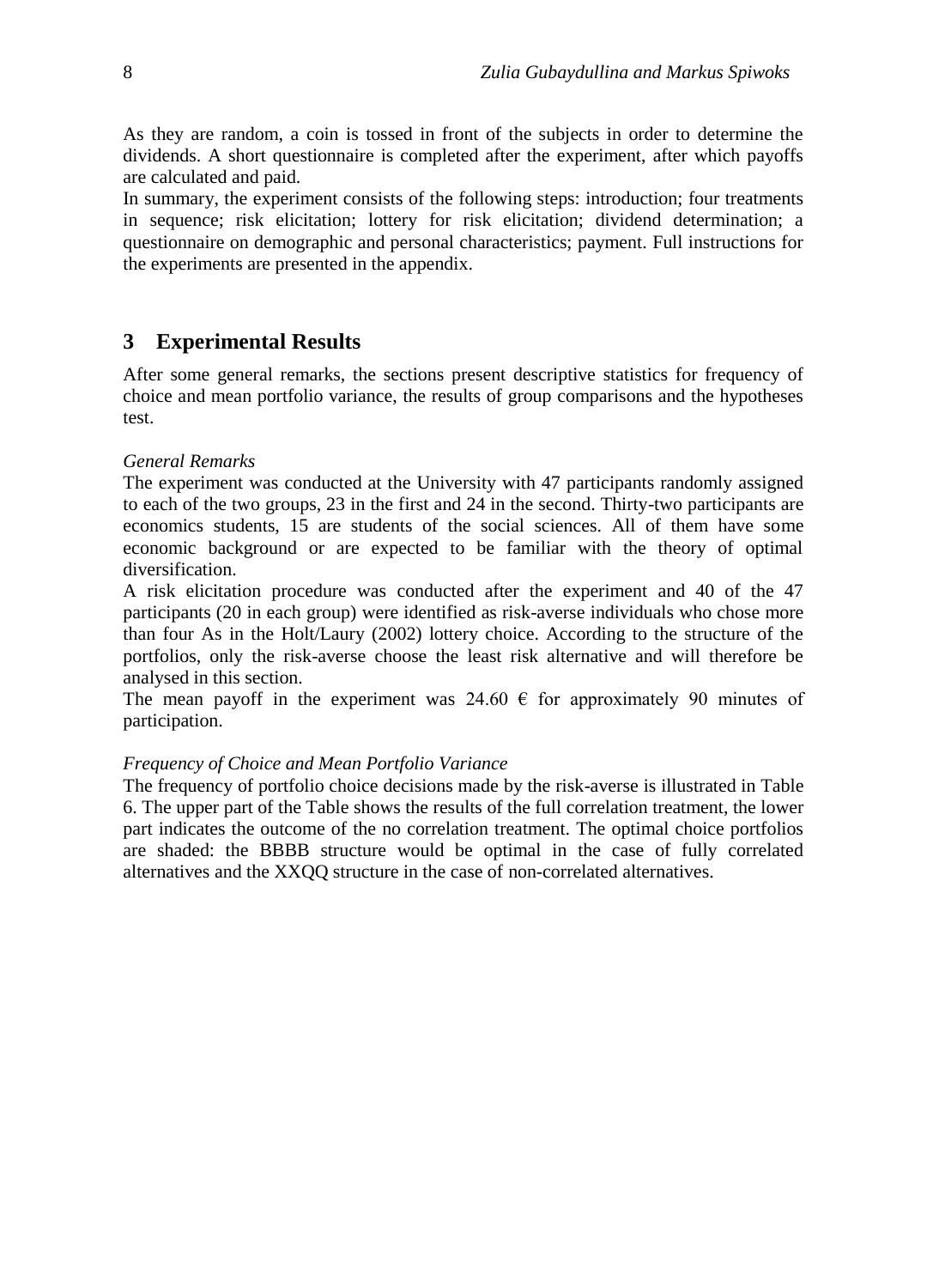| Group                                 | <b>Treatment</b>        |             | Portfolio structure (optimal is shaded) |                |             |          |       |  |
|---------------------------------------|-------------------------|-------------|-----------------------------------------|----------------|-------------|----------|-------|--|
| alternatives                          | <b>Fully correlated</b> | <b>BBBB</b> | <b>ABBB</b>                             | AABB           | AAAB        | AAAA     |       |  |
|                                       | 1 (with history)        | 5           | 9                                       | 5              | $\Omega$    |          | 20    |  |
|                                       | 4 (without history)     | 6           | 8                                       | 5              | 0           |          | 20    |  |
| 2                                     | 1 (with history)        | 6           | 8                                       | $\overline{4}$ | 2           | $\Omega$ | 20    |  |
|                                       | 4 (without history)     | 7           | 9                                       | 2              |             |          | 20    |  |
| Non-correlated<br><i>alternatives</i> |                         | <b>XXXX</b> | <b>XXXQ</b>                             | <b>XXQQ</b>    | <b>XQQQ</b> | QQQQ     | Total |  |
|                                       | 2 (with history)        | $\Omega$    | 2                                       | 16             | 2           | 0        | 20    |  |
|                                       | 3 (without history)     | $\Omega$    | $\Omega$                                | 19             |             | $\Omega$ | 20    |  |
|                                       | 2 (with history)        | $\Omega$    | 1                                       | 12             | 6           |          | 20    |  |
|                                       | 3 (without history)     | $\Omega$    |                                         | 19             | 0           |          | 20    |  |

Table 6: Frequency of participant choices, persons.

This frequency Table clearly indicates non-optimal diversification: over-diversification in the full correlation treatment and some under-diversification in the no correlation treatment. In both cases individuals seek variety, reluctant as they are to invest in one equity type. While it appears to be a feasible strategy in the case of non-correlated alternatives, it fails in the case of those that are fully correlated.

A more detailed statistical analysis of the portfolio performance could be based on different criteria. The investment alternatives are designed to allow comparison of the portfolios according to variance alone, as long as the expected return of any portfolio choice is the same. The optimal portfolio should exhibit the lowest variance, anything higher would mean under- or over-diversification.

Table 7 shows the mean portfolio variance. The first column indicates the decision number with a short description in parenthesis. The decision order in the first group was 1-2-3-4 and 4-3-2-1 in the second group.

The second column (a) represents the (hypothetical) mean portfolio variance when participant choices are random. In other words, if all five available portfolios had a 20% probability of being chosen, the portfolio variance yielded would correspond to column (a). The data in this column is used to test whether the actual decisions of participants are random.

The third column (b) indicates the mean portfolio variance when subject choices are rational, i.e., the lowest possible portfolio variance. The lowest portfolio variance is 16 under the full correlation condition and 6.4 under the no correlation condition. The data in this column is used to test whether decisions were rational.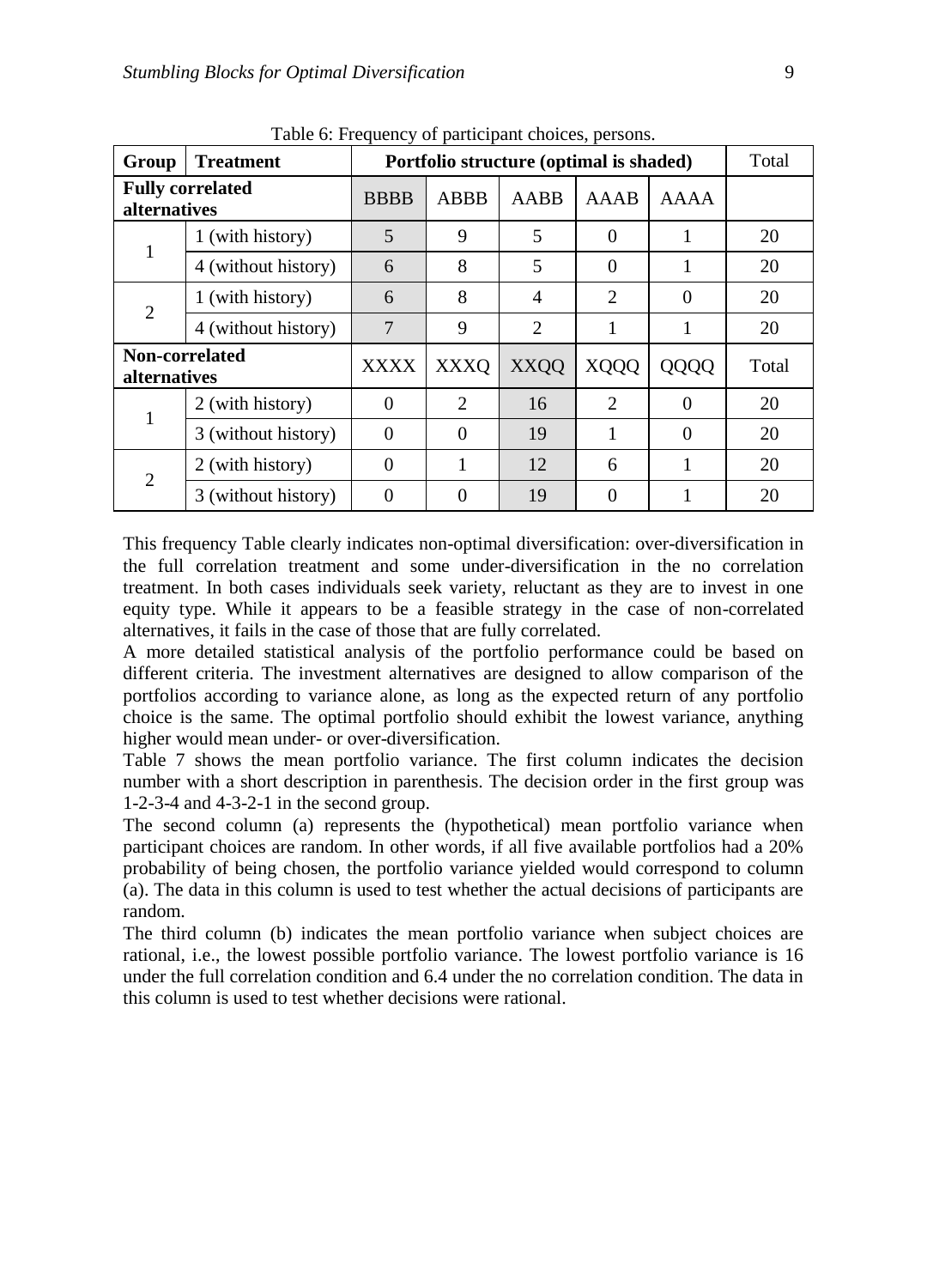|                          |                           | Hypothetical<br>mean portfolio<br>variance |                                                 | Actual mean portfolio variance                  |                                       |
|--------------------------|---------------------------|--------------------------------------------|-------------------------------------------------|-------------------------------------------------|---------------------------------------|
| Decision<br>number       | random<br>decision<br>(a) | rational<br>decision<br>(b)                | Group 1<br>decision<br>order<br>$1 - 2 - 3 - 4$ | Group 2<br>decision<br>order<br>$4 - 3 - 2 - 1$ | both groups                           |
| $1$ (corr/hist)          | 38.0                      | 16.0                                       | $27.45$ <sup>a)***b)***</sup>                   | $26.9^{a)***}$                                  | $27.175$ <sup>a)***</sup><br>$h)$ *** |
| $2$ (no corr/hist)       | 11.2                      | 6.4                                        | $6.88$ <sup>a)***b)**</sup>                     | 7.72 a)*** $\overline{b}$ )***                  | 7.30 a)*** $\overline{b}$ )***        |
| $3$ (no corr/no<br>hist) | 11.2                      | 6.4                                        | $6.52^{a}$ <sup>***</sup> b)                    | $6.88$ <sup>a)***b)</sup>                       | 6.70 a)*** b)                         |
| $4$ (corr/no hist)       | 38.0                      | 16.0                                       | $27.00$ <sup>a)***b)***</sup>                   | $26.1^{a)***b)***}$                             | $26.55$ <sup>a)***b)***</sup>         |

Table 7: Mean portfolio variance: hypothetical and actual decision-making

Significance levels: 1% \*\*\*, 5% \*\*, 10%\* ; asterisks after the label (a) indicate the significance of the difference to the a) column (hypothetical random choice); asterisks after the label (b) indicate the significance of the difference to the b) column (hypothetical rational choice).

The mean portfolio variance of *actual decisions* is shown in the last three columns: for the first group (decision order 1-2-3-4), for the second group (decision order 4-3-2-1), and finally for both groups. Each figure is followed by the test results in superscript. Asterisks after the label (a) indicate the significance levels of the difference between the actual and the hypothetical mean portfolio variance of a random decision (compared with column (a)). Asterisks after the label (b) indicate the significance levels of the difference between the actual and the hypothetical mean portfolio variance of a rational decision (compared with column (b)). The significance test used is the Wilcoxon signed rank test; significance levels are represented in the form of asterisks: \*\*\* for a 1% level, \*\* for a 5% level and \* for a 10% level. In the second decision (no correlation, history), for example, the participant choices of the first group are at a 5% level significantly different from rational choice. In the third decision (no correlation, no history) participant choices in the second group do not differ significantly from rational choices.

The following conclusions can be drawn from the analysis of the mean portfolio variance:

- 1) Participant decision-making in all treatments is significantly different from random decision-making. The test statistics (represented in the form of asterisks after the label (a) in the last three columns) indicate that the actual mean portfolio variance in each individual decision is significantly different (at the 1% level) from the variance of a randomly chosen portfolio.
- 2) A rational investor in the case of fully correlated alternatives (first and fourth decision) would have invested all resources in the less risky equity, leading to a mean portfolio variance of 16. Instead, individuals tend to seek variety and diversify their portfolios. As a result, the mean variance of the chosen portfolio is significantly higher compared to rational decision-making (1% level, cf. three asterisks after the (b) labels in the Table, first and fourth decision); in this case individuals over-diversify.
- 3) In the case of non-correlated alternatives (second and third decision), a rational investor would have split the resources evenly between the assets. Rational investment behaviour would lead to a mean portfolio variance of 6.4. The actual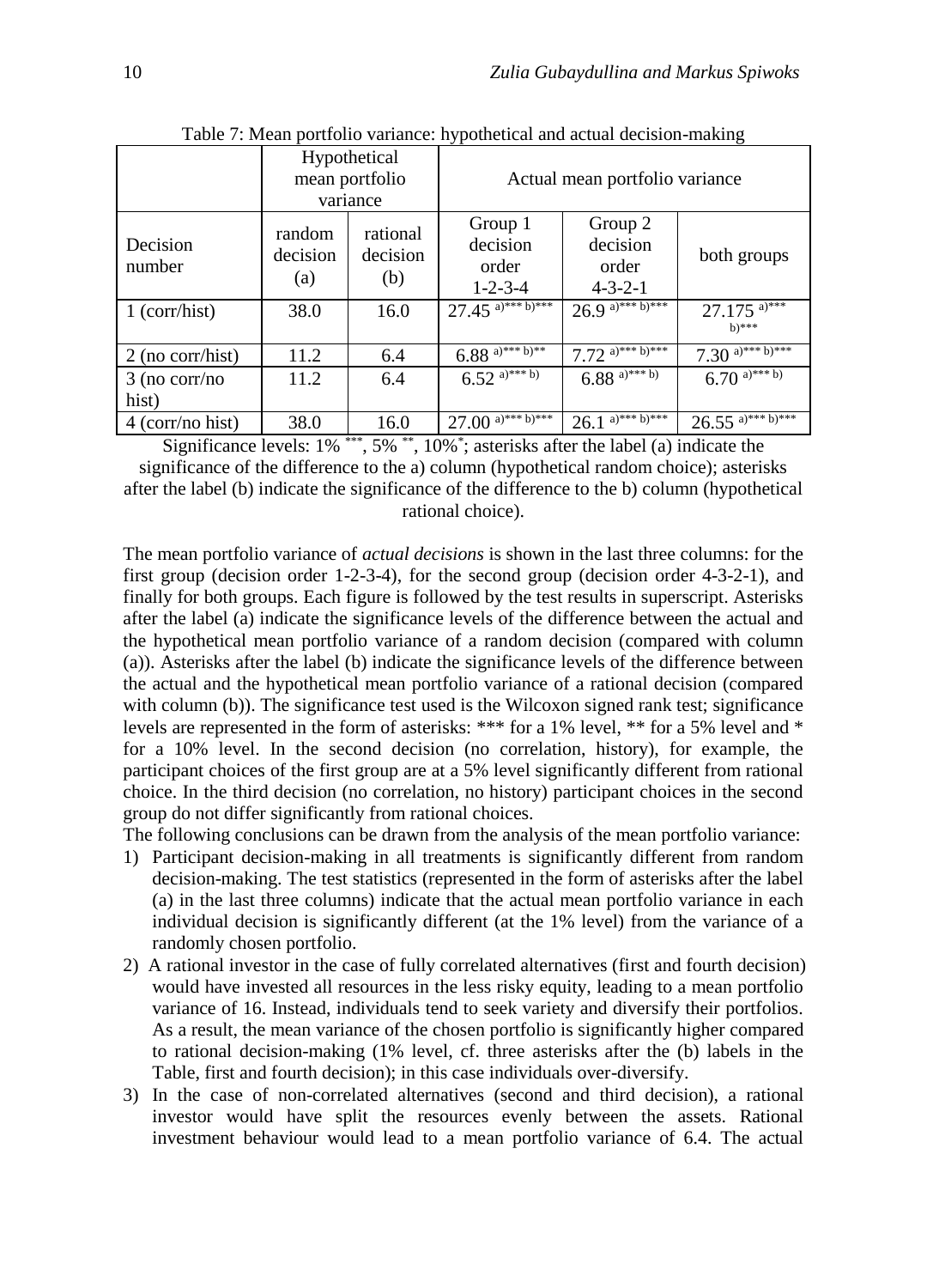4) The naïve diversification strategy (variety seeking) is irrational in the case of fully correlated alternatives and would be helpful in the case of those that are non-correlated. Actual choices show that subjects do not adopt the variety seeking heuristics as the only decision-making instrument. In the second decision they diversify too little compared to the naïve strategy, which is also rational. In the first and fourth decisions they over-diversify compared to the rational strategy but still too little compared with the naïve diversification strategy.

#### *Between and Within Group Comparison*

The experimental design consists of two groups participating in four treatments in a different order. This allows for control of order effects. Table 8 below shows the analysis of the mean portfolio variance at different levels of aggregation for both groups. Decisions are presented in the rows individually (1, 2, 3, 4) and aggregated at the level of the treatment variables (history, no history, full correlation, no correlation). The two groups are compared; the p-value of the test statistics (Wilcoxon signed rank test) is shown in the last column. The hypothesis of the equality of medians in the groups cannot be rejected. Hence there is no significant order effect between the groups in all treatments and both groups can be considered together.

|                                  | Mean portfolio variance |       | Wilcoxon signed rank test, |  |  |
|----------------------------------|-------------------------|-------|----------------------------|--|--|
| Decision                         | Group 1<br>Group 2      |       | p-value                    |  |  |
| 1 (history, full correlation)    | 27.45                   | 26.90 | 0.8794                     |  |  |
| 2 (history, no correlation)      | 6.88                    | 7.72  | 0.1594                     |  |  |
| 3 (no history, no correlation    | 6.52                    | 6.88  | 1.0000                     |  |  |
| 4 (no history, full correlation) | 27.00                   | 26.10 | 0.6248                     |  |  |
| $1+2$ ("history")                | 17.165                  | 17.31 | 0.6987                     |  |  |
| $3+4$ ("no history")             | 16.76                   | 16.49 | 0.8897                     |  |  |
| $1+4$ ("full correlation")       | 27.23                   | 26.50 | 0.6423                     |  |  |
| $2+3$ ("no correlation")         | 6.70                    | 7.30  | 0.2177                     |  |  |
| Total                            | 16.96                   | 16.90 | 0.8598                     |  |  |

Table 8: Between-group comparison: mean portfolio variance and order effects

Significance levels: 1% \*\*\*, 5% \*\*, 10%\*.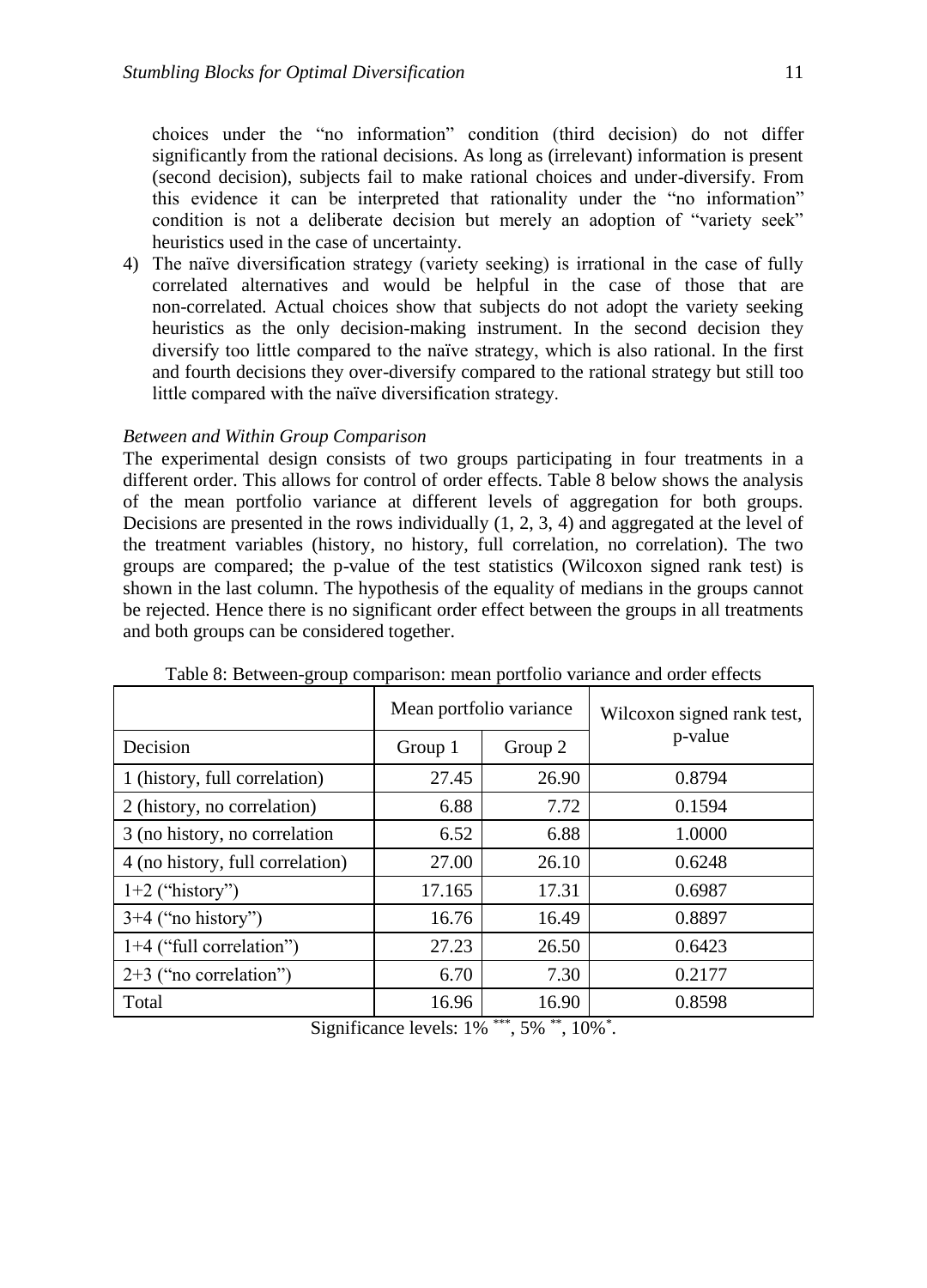|                                                                                         | Mean portfolio variance                     |             |  |  |
|-----------------------------------------------------------------------------------------|---------------------------------------------|-------------|--|--|
| Comparable decisions                                                                    | Group 1                                     | Group 2     |  |  |
|                                                                                         | 27.45                                       | 26.9        |  |  |
|                                                                                         | 27.0                                        | 26.1        |  |  |
| $p$ -value of the difference (1 vs. 4), matched pairs                                   | 0.617                                       | 0.474       |  |  |
|                                                                                         | 6.88                                        | 7.72        |  |  |
| 3                                                                                       | 6.52                                        | 6.88        |  |  |
| <i>p</i> -value of the difference $(2 \text{ vs. } 3)$ , matched pairs<br>about a chair | 0.149<br>all and the company of the company | $0.091^{*}$ |  |  |

Table 9: Within-group comparison: mean portfolio variance and learning effects

Significance levels: 1% \*\*\*, 5% \*\*, 10%\*.

As the same individuals run four different treatments one after another, there is room for learning effects. If this were the case, the first group should do better in decision 4 compared to decision 1, and in decision 3 compared to decision 2. The reverse order effects should be applicable to the second group. The statistical analysis of this problem is represented in Table 9. Whereas some positive effects (albeit negligible) can be observed in the first group, the portfolio variance even increases after repetition in the second group (also insignificant). According to this within-group comparison, we can state that there is no learning effect to the experiment.

The statistical comparative analysis of the two groups shows that regardless of whether subjects receive irrelevant additional information at the beginning of the experiment or later on, it does not affect their investment behaviour. The order change of the correlation treatment in the decision tasks does not produce significant differences. Since there are no differences between the groups and no learning effect within the groups, the hypothesis test can be made on the basis of the entire set of (risk averse) subjects.

#### *Hypotheses Test - Correlation Neglect*

The decisions with and without correlation are not comparable in terms of portfolio variance: the portfolio variance under the "no correlation" condition ranges from 6.4 to 16, whereas under the "full correlation" condition it ranges from 16 to 64. Comparability can be achieved if we recode the variance values at the different variance levels. The "no correlation" condition has three possible values for the mean portfolio variance; the "full correlation" condition has five possible values for the mean portfolio variance (cf. Tables 1 and 2). It is therefore possible to recode the variances as presented in Table 10.

The transformation enables a portfolio performance comparison between "full correlation" and "no correlation" conditions and therefore attestation of possible correlation neglect in investment decisions.

|                              |    |        | Portfolio variance |     |  |
|------------------------------|----|--------|--------------------|-----|--|
| "full correlation" condition | 16 | 25     | 36                 | 49  |  |
| recoded                      |    | ി      |                    |     |  |
| "no correlation" condition   | 16 | 8.8    | 6.4                | 8.8 |  |
| recoded                      |    | $\sim$ |                    |     |  |

Table 10: Recoding of portfolio variance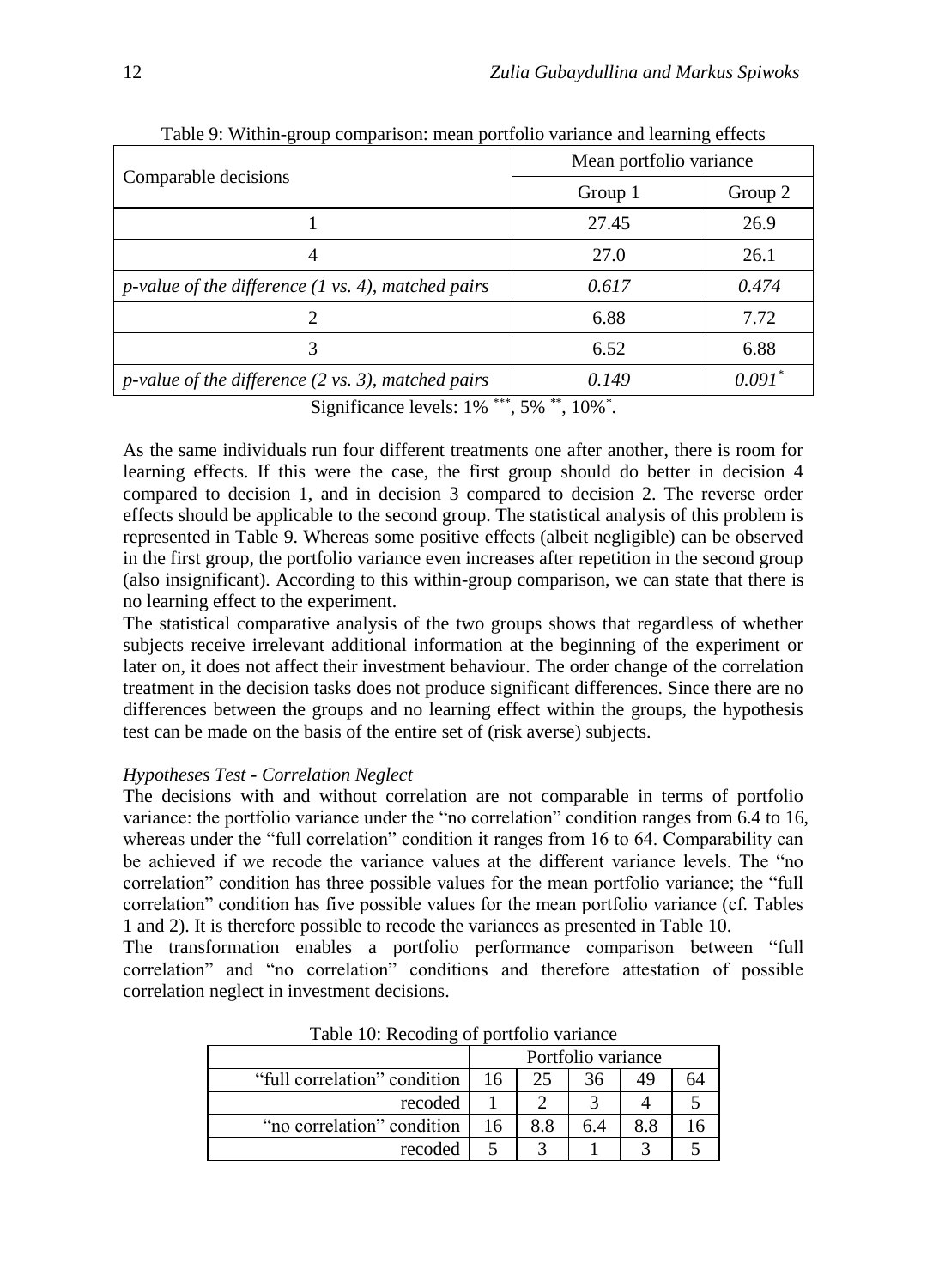|         |       | full correlation |       | p-value <sup>a)</sup> | p-value <sup>b)</sup> |  |
|---------|-------|------------------|-------|-----------------------|-----------------------|--|
|         |       | yes              | no    |                       |                       |  |
|         | yes   | 2.125            | 1.650 | $0.048**$             | $0.0049**$            |  |
| history | no    | 2.050            | 1.150 | $0.0001***$           | $0.0000^{**}$         |  |
|         | total | 2.088            | 1.400 | $0.0000$ **           | $0.0000^{**}$         |  |

Table 11: Recoded mean portfolio variance and correlation neglect

a) matched pairs, Wilcoxon signed rank test, tie-adj., one sided b) Wilcoxon-Mann-Whitney test, tie-adj., one-sided Significance levels: 1% \*\*\*, 5% \*\*, 10%<sup>\*</sup>.

Table 9 shows this comparison. The "full correlation"/"no correlation" conditions are represented in columns, the "history"/"no history" condition in rows. The figures in the Table indicate the recoded mean portfolio variance in the respective decisions. The highest variance is achieved under the history/full correlation condition, the lowest variance is achieved under the no history/no correlation condition. The difference between "full correlation"/"no correlation" conditions is tested with the one-sided Wilcoxon-Mann-Whitney and Wilcoxon signed rank tests and the respective p-values are noted in the last two columns. The hypothesis of median equality between the "full correlation" and "no correlation" condition can be rejected outright (p-value<1%), see Table 11.

This finding means that the participants diversify their portfolios regardless of the correlation between the investment alternatives: the low recoded portfolio variance in the case of the "no correlation" condition is the result of diversification; the high recoded portfolio variance in the case of the "full correlation" condition has the same origin. The difference is significant, i.e., subjects diversify without taking the correlation between the assets into account – diversification is hence "naïve" rather than rational.

#### *Hypotheses Test - Additional Information Effect*

The second hypothesis to be tested is whether representation of dividend history has an effect on subjects' investment decisions. The comparison should be made between the "history" and "no history" conditions for both "full correlation" and "no correlation" treatments. The results are represented in Table 12. Again, the mean portfolio variance is recoded into the variance levels instead of the variance values scheme (see Table 10).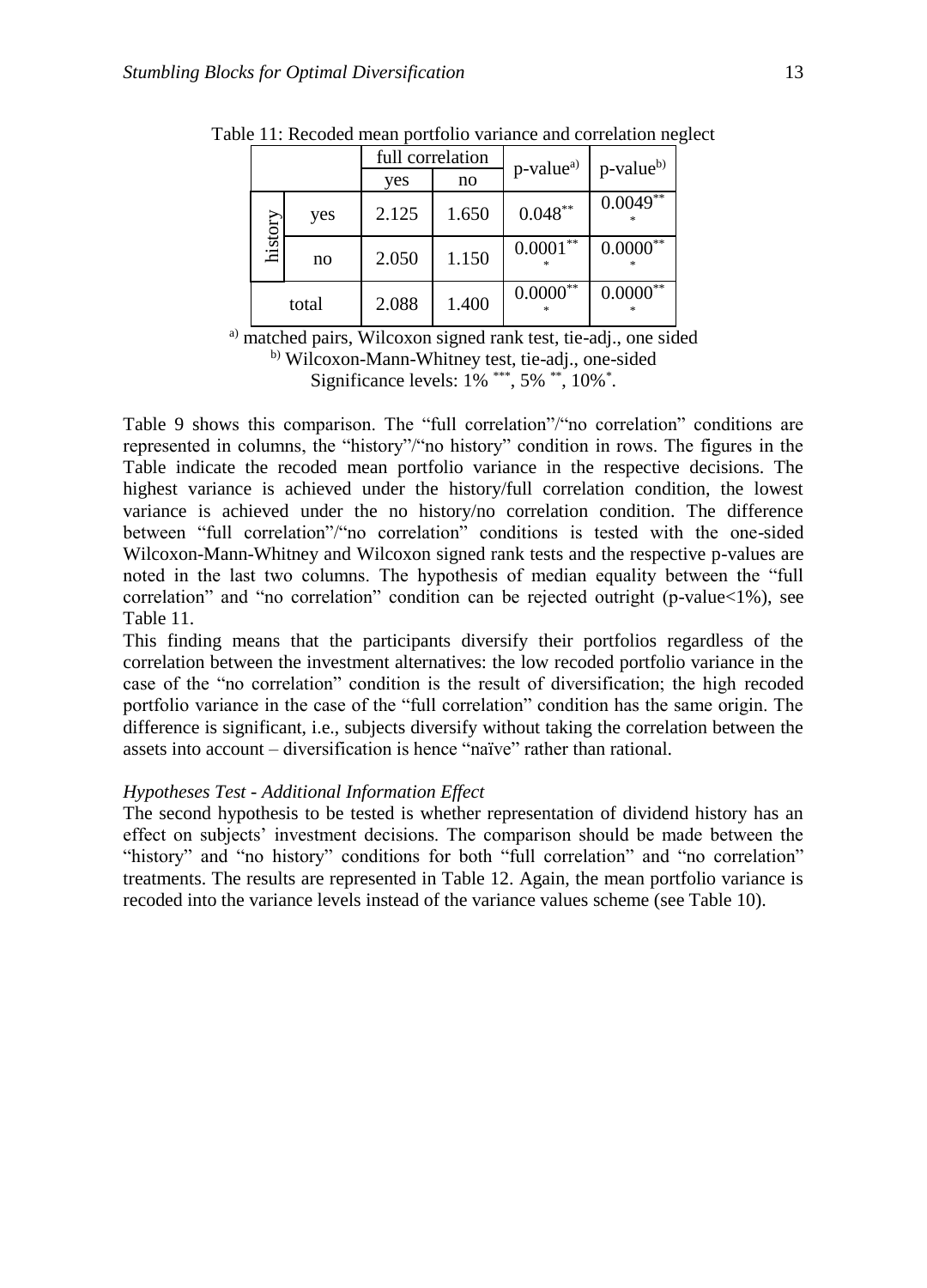|         |                       | Both groups |                  |            |  |  |
|---------|-----------------------|-------------|------------------|------------|--|--|
|         |                       |             | full correlation | total      |  |  |
|         |                       | yes         | no               |            |  |  |
|         | yes                   | 2.125       | 1.650            | 1.888      |  |  |
| history | no                    | 2.050       | 1.150            | 1.600      |  |  |
|         | p-value <sup>a)</sup> | 0.2371      | $0.0117**$       | $0.0358**$ |  |  |
|         | p-value <sup>b)</sup> | 0.2978      | $0.0023***$      | $0.0174**$ |  |  |

Table 12: Recoded mean portfolio variance and the "history" effect

a) matched pairs, wilcoxon signed rank test, tie-adj., one-sided b) wilcoxon-mann-whitney test, tie-adj., one-sided Significance levels: 1% \*\*\*, 5% \*\*, 10%\*.

The last two rows in Table 12 indicate the p-values for the Wilcoxon signed rank and Wilcoxon-Mann-Whitney tie-adjusted, one-sided test on the difference between the variances in "history" and "no history" treatments.

The results show that there is some "history" effect – participants decide differently depending on irrelevant information on dividend history over the last ten years. The effect is most pronounced under the "no correlation" condition and insignificant under the "full correlation" condition. This means that the correlation neglect effect is stronger than the "history" effect: if investment alternatives are correlated, subjects are less rational, an effect that dominates the outcome. Still, the composite examination of the history/no history treatment cannot reject the hypothesis of a no "history" effect. The subjects interpret the additional information incorrectly. Only six of the total number of subjects succeeded in making a correct decision in all treatments.

# **4 Concluding Remarks**

The experiment shows that the subjects are not in a position to use the information that is most relevant to investment alternatives and ignore correlation in making their portfolio choice. Moreover, they are unable to prescind from clearly irrelevant information. The first effect dominates the second – in the absence of irrelevant information, the subjects neglect the correlation between the assets. The effect is even more pronounced with additional irrelevant information. These findings shed more light on individual investment behaviour and pose questions about regulating pension funds to ensure optimal diversification of pension savings.

#### **References**

- [1] Agnew, J., Balduzzi, P., Sundén, A., Portfolio choice and trading in a large 401(k) plan, *The American Economic Review,* **93**(1), (2003), 193-215.
- [2] Baltussen, G., Post, G. T., Irrational Diversification: An Examination of Individual Portfolio Choice, *Journal of Financial and Quantitative Analysis,* **46**(5), (2011), 1463-1491.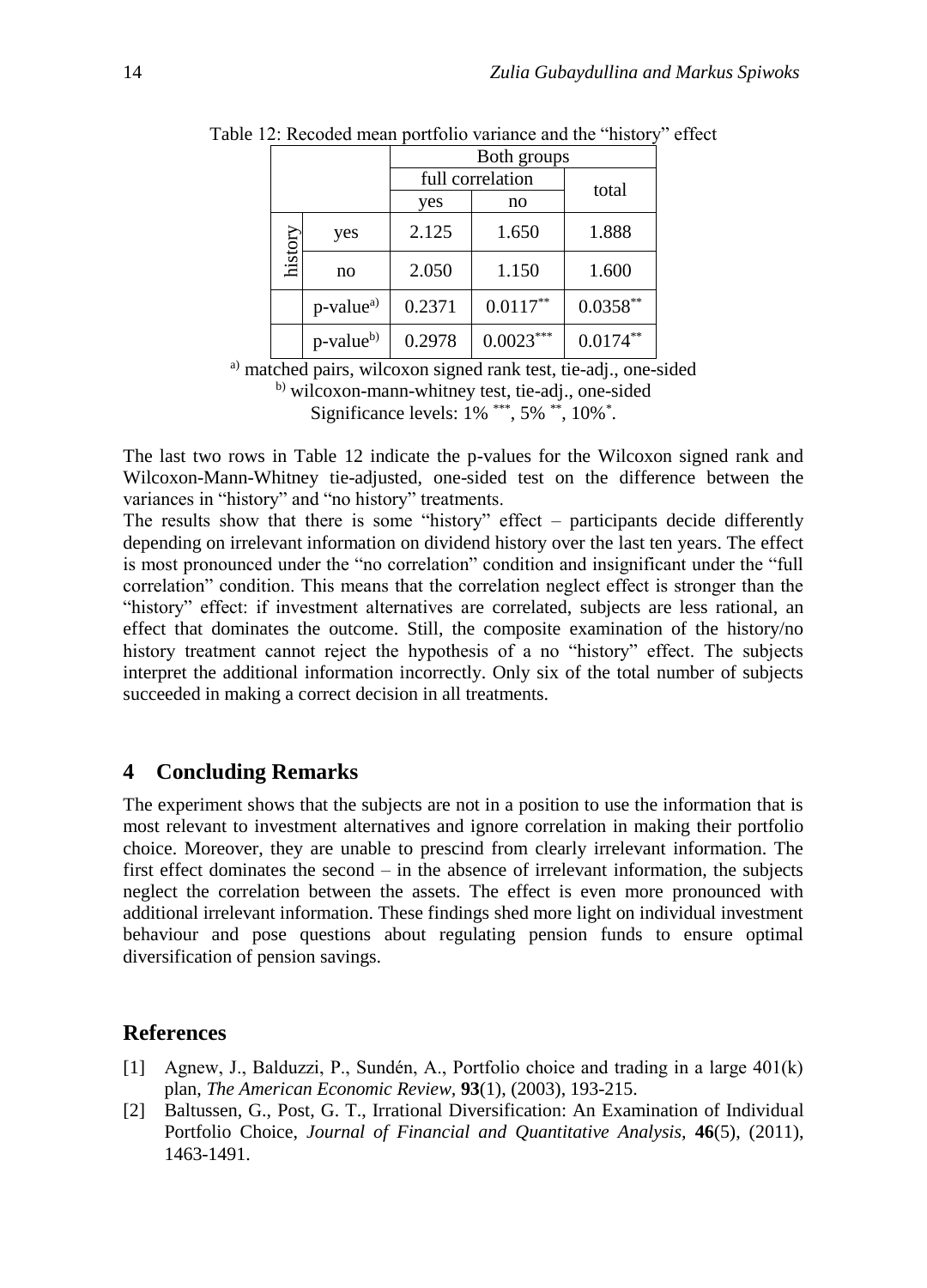- [3] Benartzi, S., Thaler, R. H., Heuristics and biases in retirement savings behavior, *Journal of Economic Perspectives,* **21**(3), (2007), 81-104.
- [4] Benartzi, S., Excessive extrapolation and the allocation of 401(k) accounts to company stock, *The Journal of Finance***, 56**(5), (2001), 1747-1764.
- [5] Benartzi, S., Thaler, R. H., Naive diversification strategies in defined contribution saving plans, *American Economic Review,* **91**(1), (2001), 79-98.
- [6] Bennett, J. A., Sias, R. W., Portfolio Diversification, *Journal of Investment Management*, **9**(3), (2011), 74-98.
- [7] Blume, M. E., Friend, I., The asset structure of individual portfolios and some implications for utility functions, *The Journal of Finance*, **30**(2), (1975), 585-603.
- [8] Bode, M., van Echelpoel, A., Sievi, C. R., Multinationale Diversifikation: Viel zitiert, kaum befolgt, *Die Bank*, **94**(4), (1994), 202-206.
- [9] Brennan, M. J., Torous, W. N., Individual decision making and investor welfare, *Economic Notes,* **28**(2), (1999), 119-143.
- [10] Clemen, R. T., Reilly, T., Correlations and copulas for decision and risk analysis, *Management Science*, **45**(2), (1999), 208-224.
- [11] De Bondt, W. F. M., A portrait of the individual investor, *European Economic Review*, **42**(3-5), (1998), 831-844.
- [12] Eyster, E., Weizsäcker, G., Correlation Neglect in Financial Decision-Making, *DIW Discussion Papers*, **No. 1104**, Berlin (2011).
- [13] Fernandes, D., The 1/N Rule revisited: Heterogeneity in the naïve diversification bias, *International Journal of Research in Marketing*, **30**(3), (2013), 310-313.
- [14] Fox, C. R., Bardolet, D., Lieb, D. S., Partition dependence in decision analysis, resource allocation, and consumer choice, in: Rami Zwick, and Amnon Rapoport, eds.: *Experimental business research*, Kluwer, Dordrecht, (2005a).
- [15] Fox, C. R., Ratner, R. K., Lieb, D. S., How subjective grouping of options influences choice and allocation: Diversification bias and the phenomenon of partition dependence, *Journal of Experimental Psychology: General*, **134**(4), (2005b), 538-551.
- [16] French, K. R., Poterba, J. M., Investor diversification and international equity markets, *AEA Papers and Proceedings*, **81**(1), (1991), 222-226.
- [17] Frijns, B., Koellen, E., Lehnert, T., On the determinants of portfolio choice, *Journal of Economic Behavior & Organization*, **66**(2), (2008), 373-386.
- [18] Goetzmann, W. N., Kumar, A., Equity portfolio diversification, *NBER Working Paper* (2001).
- [19] Goetzmann, W. N., Kumar, A., Why do individual investors hold under-diversified portfolios, mimeo, Yale University, School of Management, (2007).
- [20] Goetzmann, W. N., Kumar, A., Equity portfolio diversification, *Review of Finance*, **12**(3), (2008), 433-463.
- [21] Guiso, L., Jappelli, T., Information acquisition and portfolio performance, *Working Paper*, European University Institute, (2006).
- [22] Hedesstrom, T. M., Svedsater, H., Garling, T., Covariation neglect among novice investors, *Journal of Experimental Psychology-Applied*, **12**(3), (2006), 155-165.
- [23] Hibbert, A. M., Lawrence, E. R., Prakash, A. J., Can Diversification be Learned?, *The Journal of Behavioral Finance*, **13**(1), (2012), 38-50.
- [24] Holt, C. A., Laury, S. K., Risk aversion and incentive effects, *American Economic Review*, **92**(5), (2002), 1644-1655.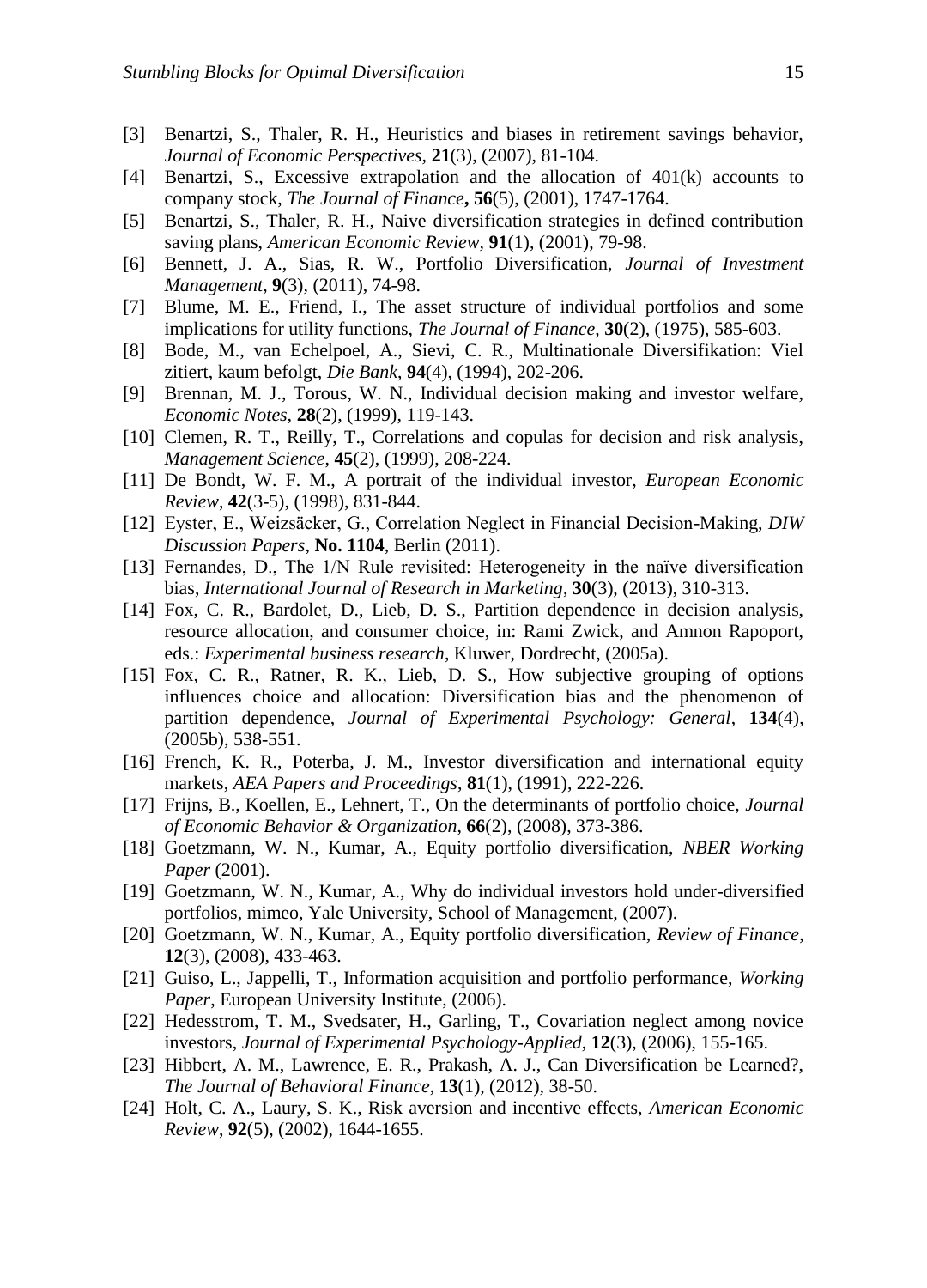- [25] Huberman, G., Sengmueller, P., Performance and employer stock in 401(k) plans, *Review of Finance*, **8**(3), (2004), 403-443.
- [26] Kelly, F. S., Laboratory subjects as multiproduct monopoly firms: An experimental investigation, *Journal of Economic Behavior & Organization*, **27**(3), (1995), 401-420.
- [27] Kroll, Y., Levy, H., Rapoport, A., Experimental tests of the separation theorem and the capital asset pricing model, *The American Economic Review*, **78**(3), (1988), 500-519.
- [28] Kroll, Y., Levy, H., Further tests of the separation theorem and the capital asset pricing model, *The American Economic Review*, **82**(3), (1992), 664-670.
- [29] Lipe, M. G., A lens model analysis of covariation research, *Journal of Behavioral Decision Making*, **3**(1), (1990), 47-59.
- [30] Lipe, M. G., Individual investors' risk judgments and investment decisions: The impact of accounting and market data, *Accounting, Organizations and Society*, **23**(7), (1998), 625-640.
- [31] Lease, R. C., Lewellen, W. G., Schlarbaum, G. G., The individual investor: Attributes and attitudes, *The Journal of Finance*, **29**(2), (1974), 413-433.
- [32] Markowitz, H., Portfolio selection, *Journal of Finance*, **7**(1), (1952), 77-91.
- [33] Meulbroek, L., Company stock in pension plans: How costly is it?, *The Journal of Law and Economics*, **48**(2), (2005), 443-474.
- [34] Mittal, M., Vyas, R. K., A Study of Psychological Reasons for Gender Differences in Preferences for Risk and Investment Decision Making, *The IUP Journal of Behavioral Finance*, **8**(3), (2011), 45-60.
- [35] Morrin, M., Inman, J. J., Broniarczyk, S. M., Nenkov, G. Y., Reuter, J., Investing for Retirement: The Moderating Effect of Fund Assortment Size on the 1/N Heuristic, *Journal of Marketing Research*, **49**(4), (2012), 537-550.
- [36] Neugebauer, T., Individual choice from a convex lottery set: Experimental evidence, in Mohammed Abdellaoui, and John D. Hey, eds.: *Advances in decision making under risk and uncertainty*, Springer, Berlin Heidelberg, (2008).
- [37] Schiereck, D., Weber, M., Pricing financial assets: Theory and empirical results, in J. von Hagen, and J. H. von Stein, eds.: *Money, banking and finance, handbook of the financial system*, Schäffer-Poeschel Stuttgart (2000).
- [38] Shanks, D. R., Judging covariation and causasion, in D. J. Koehler, and N. Harvey, eds.: *Handbook of judgment and decision making*, Blackwell Oxford (2004).
- [39] Wagner, W., Diversificatiom at financial institutions and systematic crisis, *Journal of Financial Intermediation*, **19**(3), (2010), 373-386.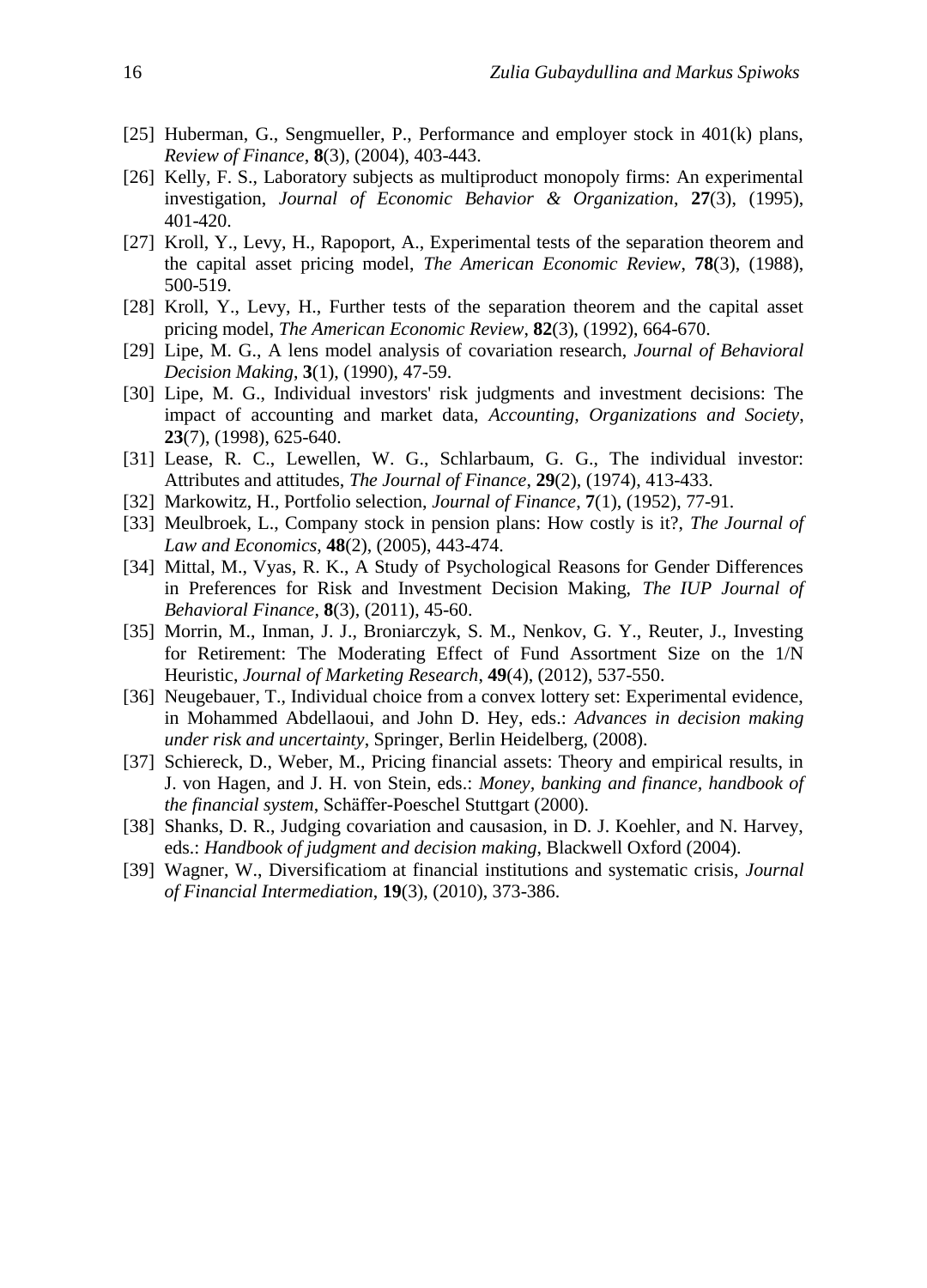poor economic situation in the next year  $(t_{+1})$ .

# **Appendix**

# **Experiment Instructions**

**Full Correlation Condition**  You can choose between two shares (share A and share B) of a specific sector of industry. The Table indicates how high dividend payments for both stocks were during the past ten years. If the economic situation in the sector is good, the dividend for share A is  $\epsilon$  4 and for share B is  $\epsilon$  3. If the economic situation in the sector is poor, the dividend for share A is  $\epsilon$  0 and for share B,  $\epsilon$  1. The economic trend in this sector can vary from year to year and must be seen as a random process: there is a respective 50% probability of a good or

#### Year t. q t.  $s$  t.  $\tau$  t.  $\tau$  t.  $\tau$  t.  $\tau$  t.  $\tau$  t.  $\tau$  t.  $\tau$  is t.  $\tau$  t.  $\tau$  t.  $\tau$  t.  $\tau$  t.  $\tau$  t.  $\tau$  t.  $\tau$  t.  $\tau$  t.  $\tau$  t.  $\tau$ Share A  $\epsilon$ 4 | $\epsilon$ 0 | $\epsilon$ 4 | $\epsilon$ 0 | $\epsilon$ 0 | $\epsilon$ 0 | $\epsilon$ 4 | $\epsilon$ 4 | $\epsilon$ 0 | $\epsilon$ 4 | $\epsilon$ Share B € 3 € 1 € 3 € 1 € 1 € 1 € 3 € 3 € 1 € 3 ?

You receive four free shares. You may choose four A shares, four B shares, three A shares  $+$  one B share, three B shares  $+$  one A share or two A shares  $+$  two B shares. The dividends yielded in next year  $(t_{+1})$  for your four shares are paid out to you. How the share price develops is of no significance to you.

Make your selection now!

I select O 4 A shares

- O 4 B shares
- $O \quad 3 A$  shares  $+ 1 B$  share.
- $O \quad 3 B$  shares  $+ 1 A$  share.
- $O$  2 A shares + 2 B shares.

Please give brief reasons for your selection (e.g., on the back of the paper). These reasons have **no** effect on the payout! You can therefore write down your thoughts openly.

(Note: The sentence referring to past dividend payments and the Table itself have been omitted under the "no history" condition)

#### **No Correlation Condition**

You can choose between two shares (share X and share Q), which are independent of each other. The Table indicates how high the dividend payments for both stocks were during the past ten years. In the case of both companies, the dividend payments are a random process with the two possible values of  $\epsilon$  2 and  $\epsilon$  0, and an expectancy value of  $\epsilon$ 1.

| Year  | $t_{-9}$     | U -8         | $L_{-7}$     | $t_{-6}$     | $t_{-5}$     |              | $t_{-3}$     | $t_{-2}$     |              |              |  |
|-------|--------------|--------------|--------------|--------------|--------------|--------------|--------------|--------------|--------------|--------------|--|
| Share | $\epsilon$ 0 | $\in 0$      | $\epsilon$ 2 | $\epsilon$ 0 | $\epsilon$ 0 | $\epsilon$ 0 | $\in$ 2      | $\epsilon$ 2 | $\epsilon$ 2 | $\epsilon$ 2 |  |
| Share | $\epsilon$ 0 | $\epsilon$ 2 | $\epsilon$ 2 | $\in$ 2      | $\epsilon$ 0 | $\epsilon$ 2 | $\epsilon$ 0 | $\epsilon$ 0 | $\epsilon$ 2 | $\epsilon$ 0 |  |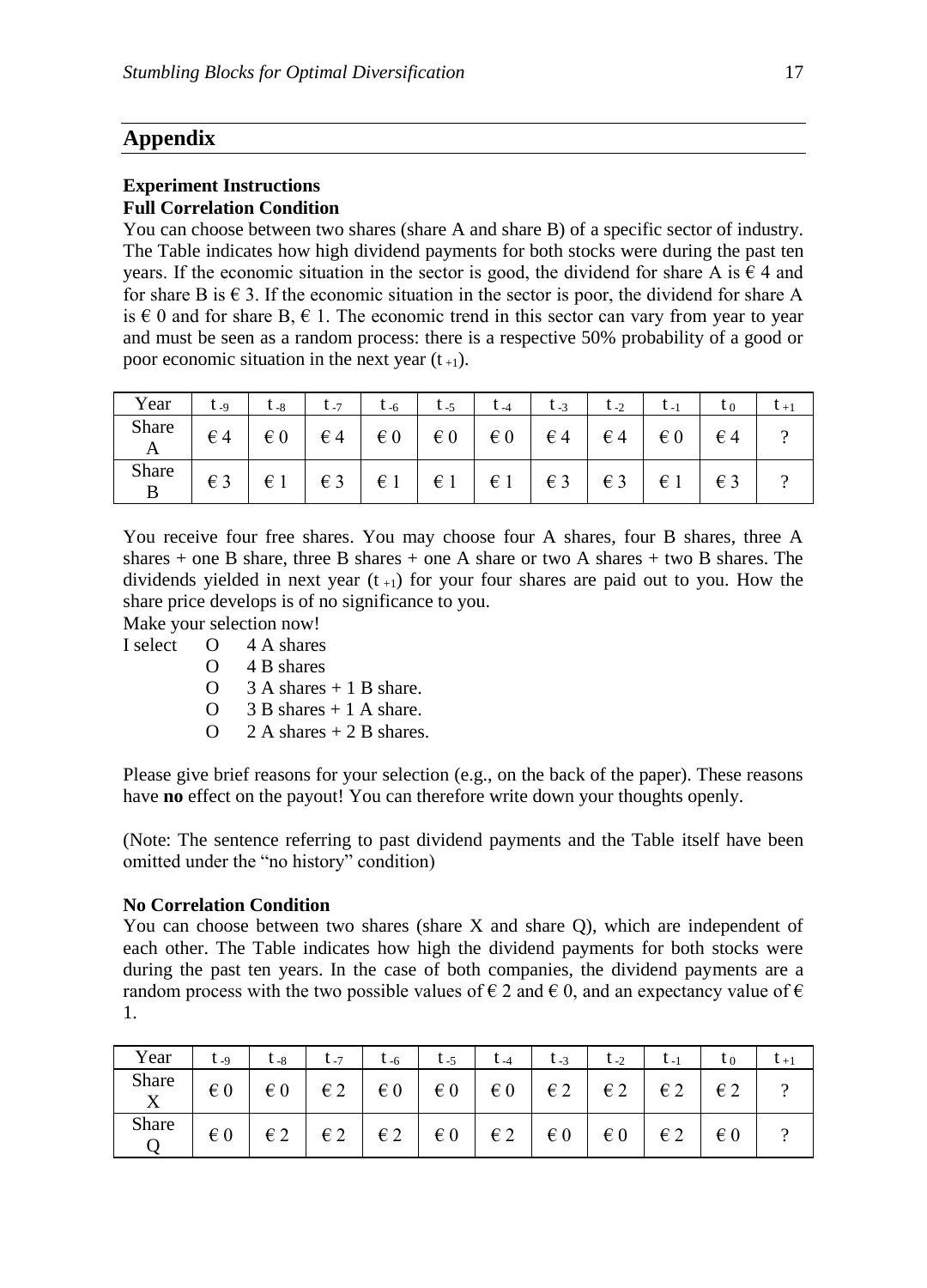You receive four free shares. You can decide whether you want to have four X shares, four Q shares, three X shares + one Q share, three Q shares + one X share or two X shares  $+$  two Q shares. The dividends for your four shares yielded in the next year (t<sub>+1</sub>) are paid out to you. The share price development is of no significance to you.

Make your selection now! I select O 4 X shares

- O 4 Q shares
- O  $3 X$  shares  $+ 1 Q$  share.
- O  $3$  Q shares  $+1$  X share.
- O  $2 X$  shares  $+ 2 Q$  shares.

Please give brief reasons for your selection (e.g., on the back of the paper). These reasons have **no** effect on the payout! You can therefore write down your thoughts openly.

(Note: The sentence referring to past dividend payments and the Table itself have been omitted under the "no history" condition)

## **Risk elicitation**

You make your decision in the Table below. Each decision is a choice between variant A and variant B. Each variant is a type of lottery with different payout sums and probabilities of occurrence. You make ten decisions and note them in the right-hand column of the Table. One of these decisions will be used to determine your payout in the lottery. This is done as follows: after you have made all ten decisions, a ten-sided dice is thrown to determine which of the ten decisions will be used. Thus each of the decisions has a 10% probability of being used. The chosen lottery (A or B) is then played. The probability of occurrence is simulated with the help of playing cards: the number of red cards in a pile of ten cards indicates the probability with which the higher payout sum will occur.

*Example* of decision no. 8: in a pile of ten cards there are eight red and two black cards. The probability that a randomly drawn card is red is thus 80%. If the card drawn is red, you receive  $\epsilon$ 2 in variant A and  $\epsilon$ 3.85 in variant B. If the card drawn is black, however, you receive  $\epsilon$ 1.60 in variant A and  $\epsilon$ 0.10 in variant B.

You thus make ten decisions (either A or B). One of these is randomly chosen (with a dice) and played (with playing cards) – the result determines your payout.

Before you fill in the Table, please answer the following questions as a check that we have explained everything correctly. Please let us know when you have completed the answers so that we can check them. Do not fill in the Table until your answers have been checked.

Questions:

How high is the maximum payout in the lottery? How high is the minimum payout? \_\_\_\_\_\_

If the dice selects the  $7<sup>th</sup>$  decision, you have chosen variant A in the  $7<sup>th</sup>$  decision, and you have chosen a black card from the pile, how high is your payout?

How many black cards are in the pile if the dice selects the  $10<sup>th</sup>$  decision?

How many red cards are in the pile if the dice selects the 4th decision?

Now please make the ten decisions: which variant would you choose  $-A$  or B?